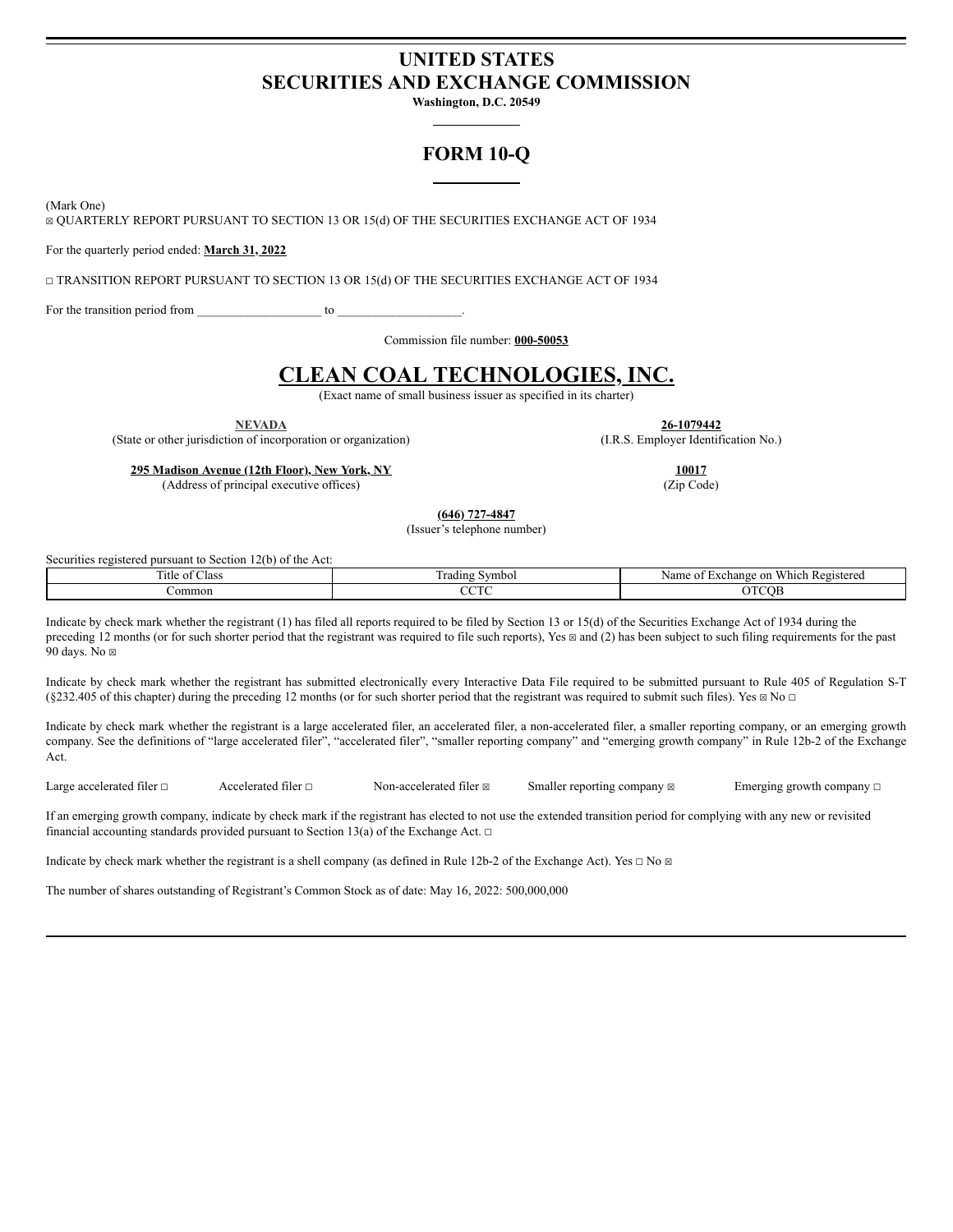# **TABLE OF CONTENTS**

<span id="page-1-0"></span>

|                   | PART I - FINANCIAL INFORMATION                                                        | Page |
|-------------------|---------------------------------------------------------------------------------------|------|
| ITEM 1.           | <b>FINANCIAL STATEMENTS</b>                                                           | 3    |
| ITEM 2.           | MANAGEMENT'S DISCUSSION AND ANALYSIS OF FINANCIAL CONDITION AND RESULTS OF OPERATIONS | 12   |
| ITEM 3.           | <b>QUANTITATIVE AND QUALITATIVE DISCLOSURES ABOUT MARKET RISK</b>                     | 17   |
| ITEM 4.           | <b>CONTROLS AND PROCEDURES</b>                                                        | 17   |
|                   | <b>PART II - OTHER INFORMATION</b>                                                    |      |
| ITEM 1.           | <b>LEGAL PROCEEDINGS</b>                                                              | 18   |
| ITEM 1A.          | <b>RISK FACTORS</b>                                                                   | 18   |
| ITEM 2.           | UNREGISTERED SALES OF EQUITY SECURITIES AND USE OF PROCEEDS                           | 18   |
| ITEM 3.           | DEFAULTS UPON SENIOR SECURITIES                                                       | 18   |
| ITEM 5.           | <b>OTHER INFORMATION</b>                                                              | 18   |
| ITEM 6.           | <b>EXHIBITS</b>                                                                       | 18   |
| <b>SIGNATURES</b> |                                                                                       | 19   |
|                   |                                                                                       |      |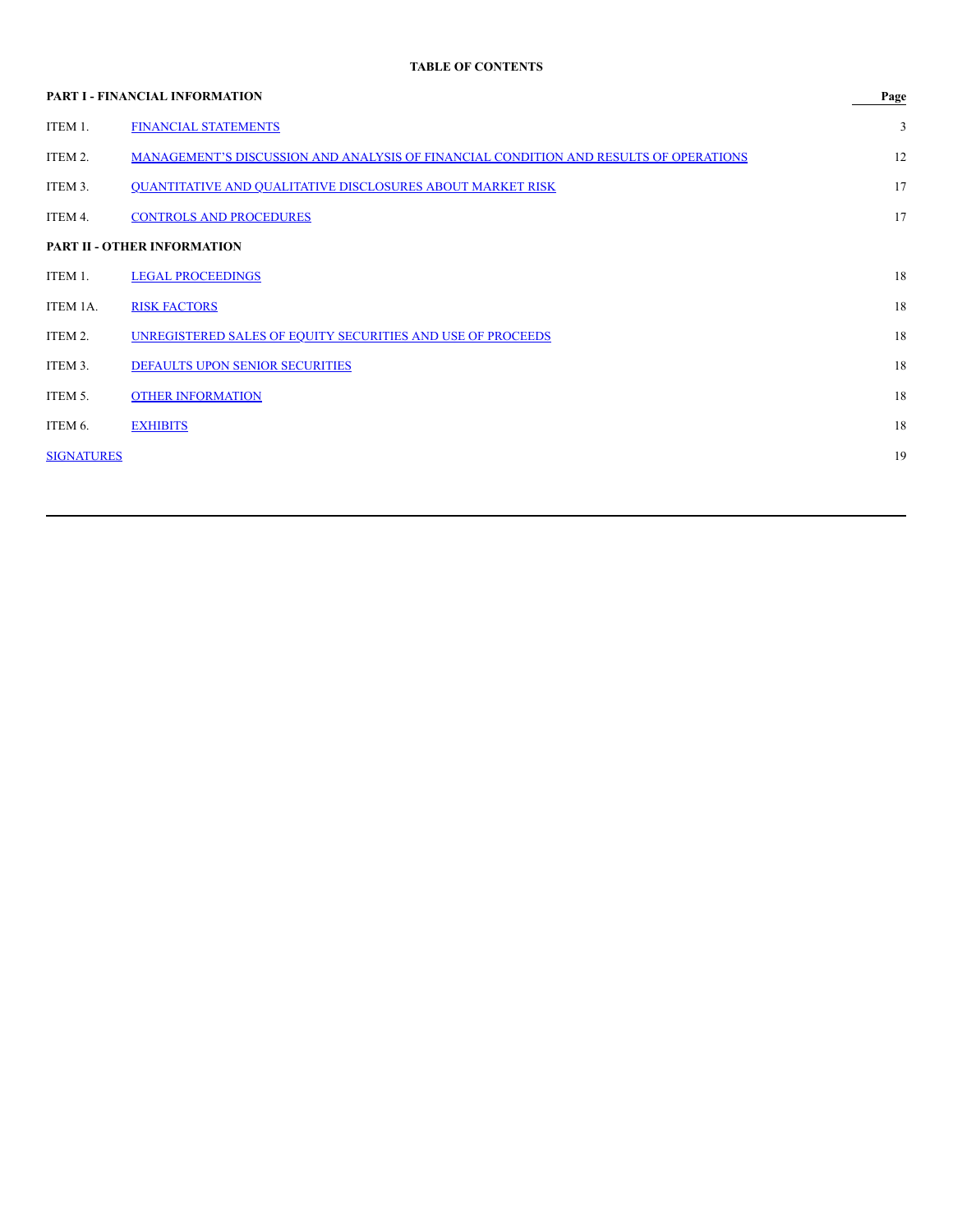# **PART I - FINANCIAL INFORMATION**

# <span id="page-2-0"></span>**ITEM 1. FINANCIAL STATEMENTS**

The accompanying unaudited financial statements have been prepared in accordance with the instructions to Form 10-Q pursuant to the rules and regulations of the Securities and Exchange Commission and, therefore, do not include all information and footnotes necessary for a complete presentation of our financial position, results of operations, cash flows, and stockholders' deficit in conformity with generally accepted accounting principles. In the opinion of management, all adjustments considered necessary for a fair presentation of the results of operations and financial position have been included and all such adjustments are of a normal recurring nature.

## **Clean Coal Technologies, Inc. Balance Sheets (Unaudited)**

|                                                                                                                | March 31,<br>2022 |    | December 31,<br>2021 |
|----------------------------------------------------------------------------------------------------------------|-------------------|----|----------------------|
| <b>ASSETS</b>                                                                                                  |                   |    |                      |
| <b>Current Assets</b>                                                                                          |                   |    |                      |
| Cash                                                                                                           | \$<br>127         | S  | 1,762                |
| <b>Total Current Assets</b>                                                                                    | 127               |    | 1.762                |
| Right to use ground lease, net of accumulated amortization of \$11,000 and \$8,000 respectively                | 25,000            |    | 28,000               |
| <b>Total Assets</b>                                                                                            | \$<br>25,127      | \$ | 29,762               |
| <b>LIABILITIES AND STOCKHOLDERS' DEFICIT</b>                                                                   |                   |    |                      |
| <b>Current Liabilities</b>                                                                                     |                   |    |                      |
| Accounts payable                                                                                               | \$<br>2,049,772   | -S | 2,045,767            |
| <b>Accrued liabilities</b>                                                                                     | 14,130,980        |    | 13,647,445           |
| Customer deposit – related party                                                                               | 100,000           |    | 100,000              |
| Convertible debt, net of unamortized discounts - related party                                                 | 9,787,215         |    | 9,738,945            |
| Notes payable - related party                                                                                  | 1,675,630         |    | 1,518,230            |
| Convertible notes payable, net of unamortized discount                                                         | 1,123,421         |    | 1,019,529            |
| Notes payable                                                                                                  | 413,185           |    | 413,185              |
| <b>Total Current Liabilities</b>                                                                               | 29,280,203        |    | 28,483,101           |
| Long-Term Liabilities                                                                                          |                   |    |                      |
| Convertible debt, net of unamortized discounts – related party                                                 | 70.690            |    | 93,927               |
| <b>Total Liabilities</b>                                                                                       | 29,350,893        |    | 28,577,028           |
| Stockholders' Deficit:                                                                                         |                   |    |                      |
| Common stock, \$0.00001 par value; 500,000,000 shares<br>authorized, 414,279,613 and 414,279,613 shares issued |                   |    |                      |
| and outstanding, respectively                                                                                  | 4,143             |    | 4,143                |
| Additional paid-in capital                                                                                     | 262,260,303       |    | 262,260,303          |
| Accumulated deficit                                                                                            | (291, 590, 212)   |    | (290, 811, 712)      |
| Total Stockholders' Deficit                                                                                    | (29, 325, 766)    |    | (28, 547, 266)       |
| Total Liabilities and Stockholders' Deficit                                                                    | \$<br>25,127      | S  | 29,762               |

The accompanying notes are an integral part of these unaudited financial statements.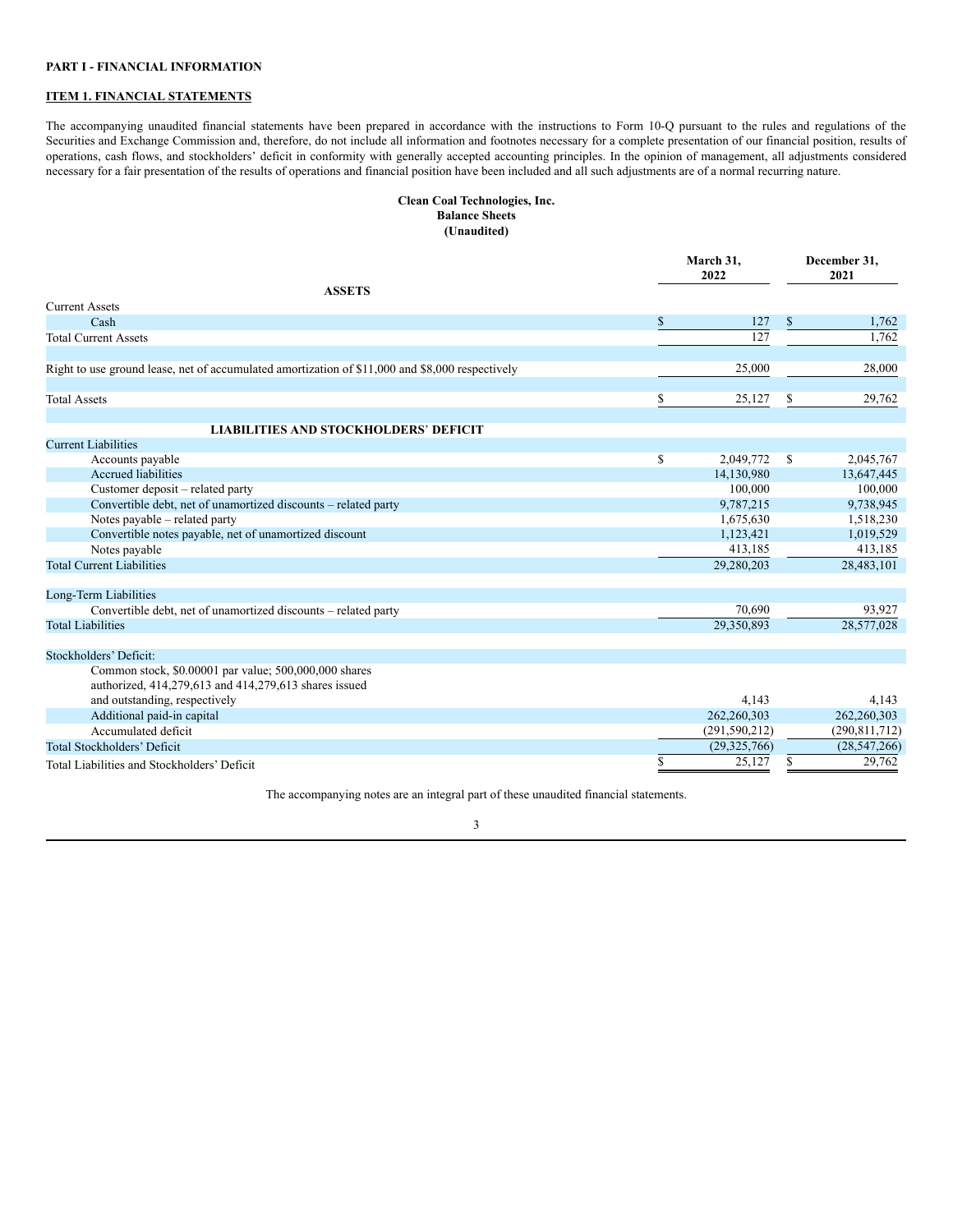#### **Clean Coal Technologies, Inc. Statements of Operations (Unaudited)**

|                                                         |             | <b>Three Months Ended</b><br>March 31, |    |             |  |
|---------------------------------------------------------|-------------|----------------------------------------|----|-------------|--|
|                                                         |             | 2022                                   |    | 2021        |  |
| Operating Expenses:                                     |             |                                        |    |             |  |
| General and administrative                              | $\mathbf S$ | 295,445                                | -S | 298,208     |  |
| Research and development                                |             | 3,293                                  |    | 3,309       |  |
| Loss from Operations                                    |             | (298, 738)                             |    | (301,517)   |  |
| Other Expenses:                                         |             |                                        |    |             |  |
| Interest expense                                        |             | (375, 870)                             |    | (599, 675)  |  |
| Debt prepayment and default expense                     |             |                                        |    | (600)       |  |
| Change in fair value of share-settled debt              |             | (103, 892)                             |    | 29,528      |  |
| <b>Total Other Expenses</b>                             |             | (479, 762)                             |    | (570, 747)  |  |
| Net Loss                                                |             | (778, 500)                             | S. | (872, 264)  |  |
| Weighted average shares outstanding – basic and diluted |             | 414,279,613                            |    | 342,799,992 |  |
| Net loss per share basic and diluted                    |             | (0.00)                                 |    | (0.00)      |  |

The accompanying notes are an integral part of these unaudited financial statements.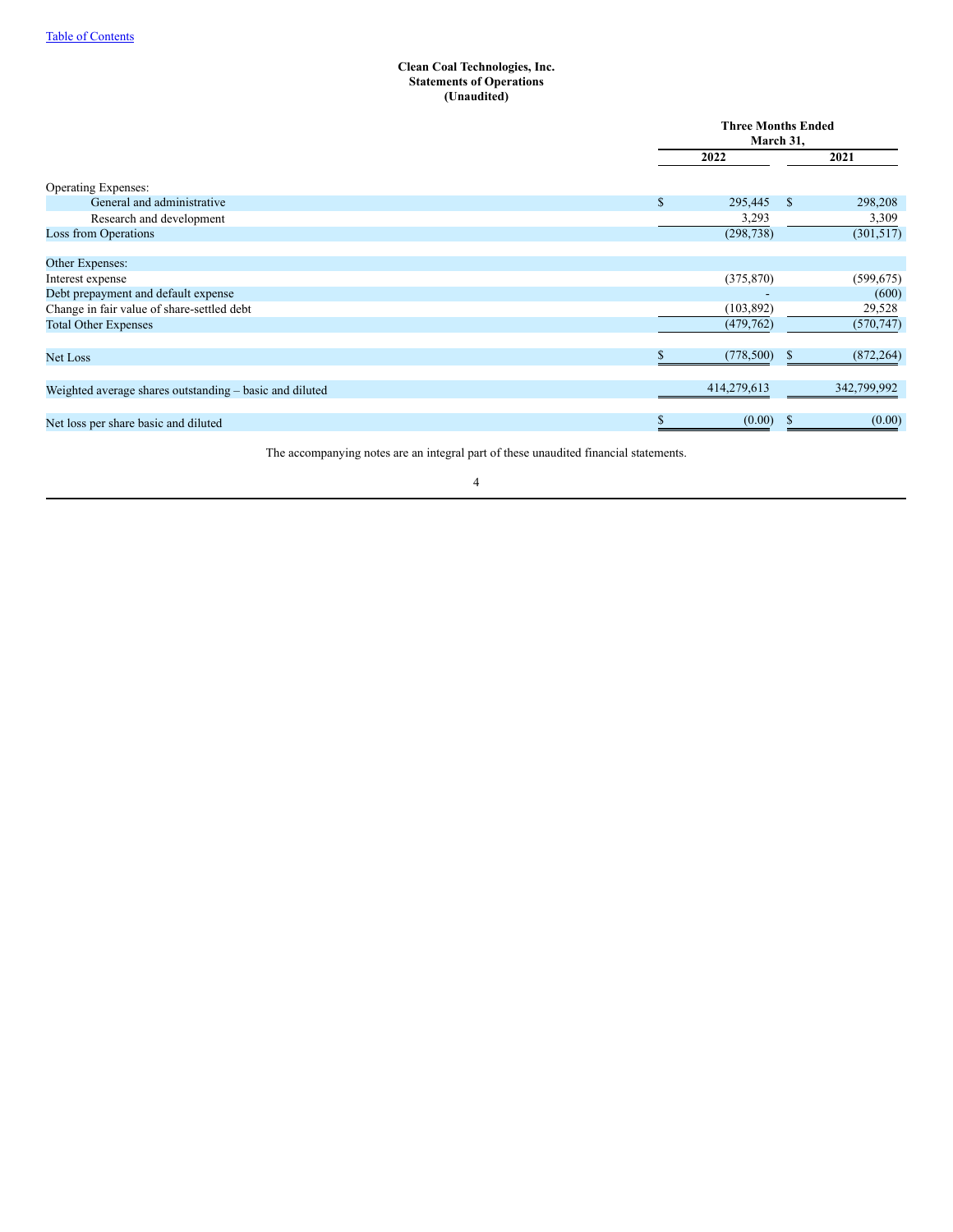## **Clean Coal Technologies, Inc. Unaudited Statements of Changes in Stockholders**' **Deficit For the Three Months Ended March 31, 2022 and 2021**

|                                                                 |                     |     |        | <b>Additional</b> |                 | <b>Total</b>   |
|-----------------------------------------------------------------|---------------------|-----|--------|-------------------|-----------------|----------------|
|                                                                 | <b>Common Stock</b> |     |        | Paid-In           | Accumulated     | Stockholders'  |
|                                                                 | <b>Shares</b>       |     | Amount | Capital           | Deficit         | Deficit        |
| Balance December 31, 2020                                       | 337,085,679         |     | 3,371  | 261,807,100       | (285, 326, 383) | (23,515,912)   |
| Common stock issued for conversion of notes payable and accrued |                     |     |        |                   |                 |                |
| interest                                                        | 24,481,282          |     | 245    | 182,088           |                 | 182,333        |
| Common stock returned and cancelled from related party          | (4,516,310)         |     | (45)   | 45                | -               |                |
| Net loss for the three months ended March 31, 2021              |                     |     |        |                   | (872, 264)      | (872, 264)     |
| Balance, March 31, 2021                                         | 357,050,651         |     | 3,571  | 261,989,233       | (286, 198, 647) | (24, 205, 843) |
| Balance December 31, 2021                                       | 414.279.613         | \$. | 4,143  | 262, 260, 303     | (290, 811, 712) | (28, 547, 266) |
| Net loss for the three months ended March 31, 2022              |                     |     |        |                   | (778, 500)      | (778, 500)     |
| Balance, March 31, 2022                                         | 414.279.613         |     | 4,143  | 262,260,303       | (291, 590, 212) | (29, 325, 766) |

The accompanying notes are an integral part of these unaudited financial statements.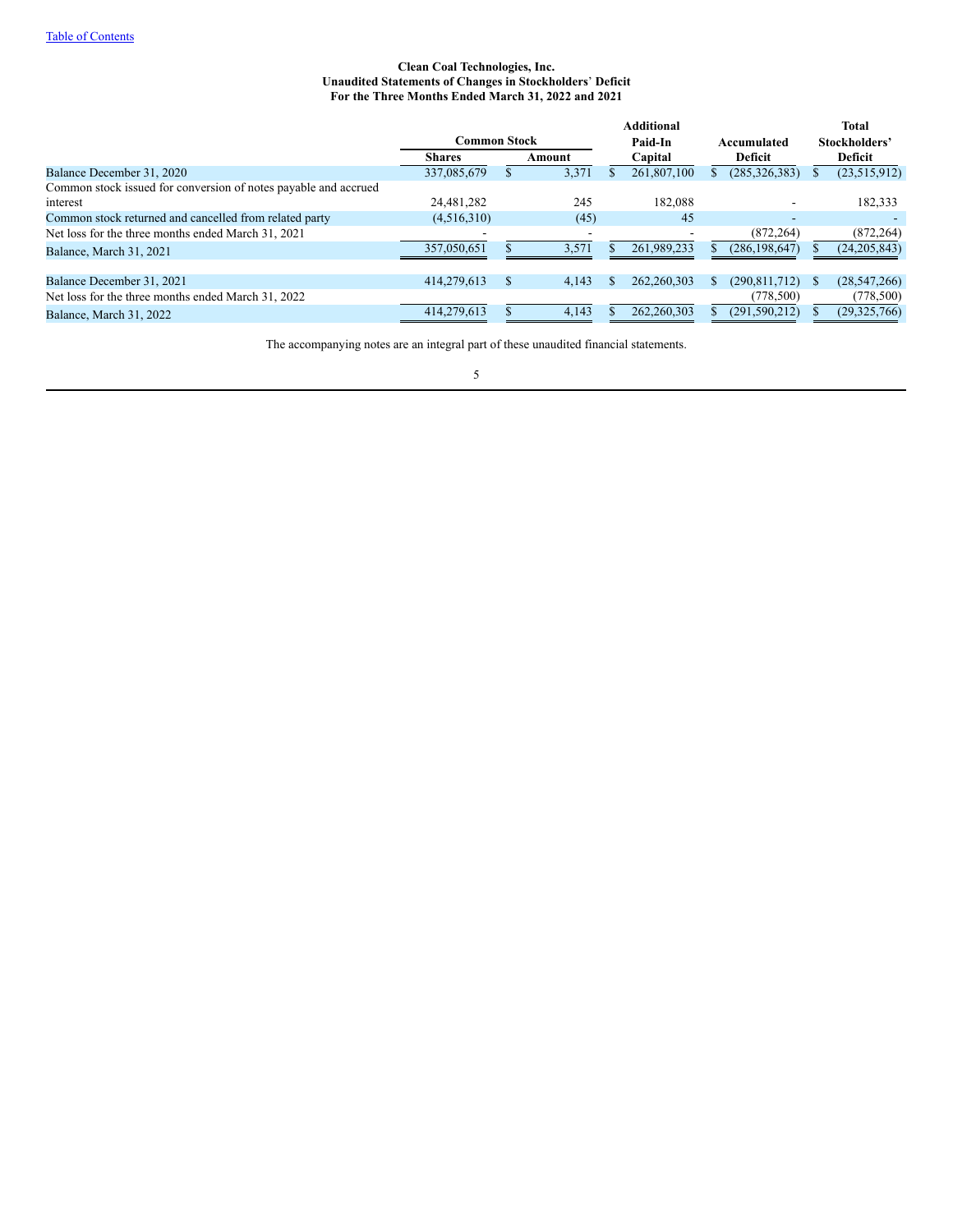#### **Clean Coal Technologies, Inc. Statements of Cash Flows (Unaudited)**

|                                                                                 |             | <b>Three Months Ended</b><br>March 31, |               |            |
|---------------------------------------------------------------------------------|-------------|----------------------------------------|---------------|------------|
|                                                                                 |             | 2022                                   |               | 2021       |
| <b>CASH FLOWS FROM OPERATING ACTIVITIES:</b>                                    |             |                                        |               |            |
| Net loss                                                                        | \$          | $(778,500)$ \$                         |               | (872, 264) |
| Adjustment to reconcile net loss to net cash used in operating activities:      |             |                                        |               |            |
| Amortization of debt discounts                                                  |             | 25,033                                 |               | 256,179    |
| Change in fair value of share-settled debt                                      |             | 103,892                                |               | (29, 528)  |
| Amortization of lease asset                                                     |             | 3,000                                  |               | 3,000      |
| Debt conversion and extension expenses                                          |             |                                        |               | 600        |
| Changes in operating assets and liabilities:                                    |             |                                        |               |            |
| Increase (decrease) in accounts payable                                         |             | 4,005                                  |               | (19, 877)  |
| Increase in accrued expenses                                                    |             | 483,535                                |               | 489,268    |
| Net Cash Used in Operating Activities                                           |             | (159, 035)                             |               | (172, 622) |
| <b>CASH FLOWS FROM FINANCING ACTIVITIES:</b>                                    |             |                                        |               |            |
| Borrowings on notes payable - related party                                     |             | 157,400                                |               | 150,000    |
| Borrowings on convertible debt, net of original issue discounts - related party |             |                                        |               | 18,600     |
| Net Cash Provided by Financing Activities                                       |             | 157,400                                |               | 168,600    |
| NET CHANGE IN CASH AND CASH EQUIVALENTS                                         |             | (1,635)                                |               | (4,022)    |
| CASH AND CASH EQUIVALENTS - beginning of period                                 |             | 1,762                                  |               | 4,203      |
| CASH AND CASH EQUIVALENTS - end of period                                       |             | 127                                    | \$            | 181        |
|                                                                                 |             |                                        |               |            |
| <b>SUPPLEMENTAL DISCLOSURES:</b>                                                |             |                                        |               |            |
| Cash paid for interest                                                          | \$          | $\overline{\phantom{0}}$               | \$            |            |
| Cash paid for income taxes                                                      | $\mathbf S$ | a.                                     | $\mathbf S$   |            |
| NON-CASH INVESTING AND FINANCING ACTIVITIES:                                    |             |                                        |               |            |
| Common stock issued for debt conversion                                         | \$          |                                        | \$            | 182,333    |
| Common shares returned and cancelled                                            | \$          | ä,                                     | <sup>\$</sup> | 45         |
|                                                                                 |             |                                        |               |            |

The accompanying notes are an integral part of these unaudited financial statements.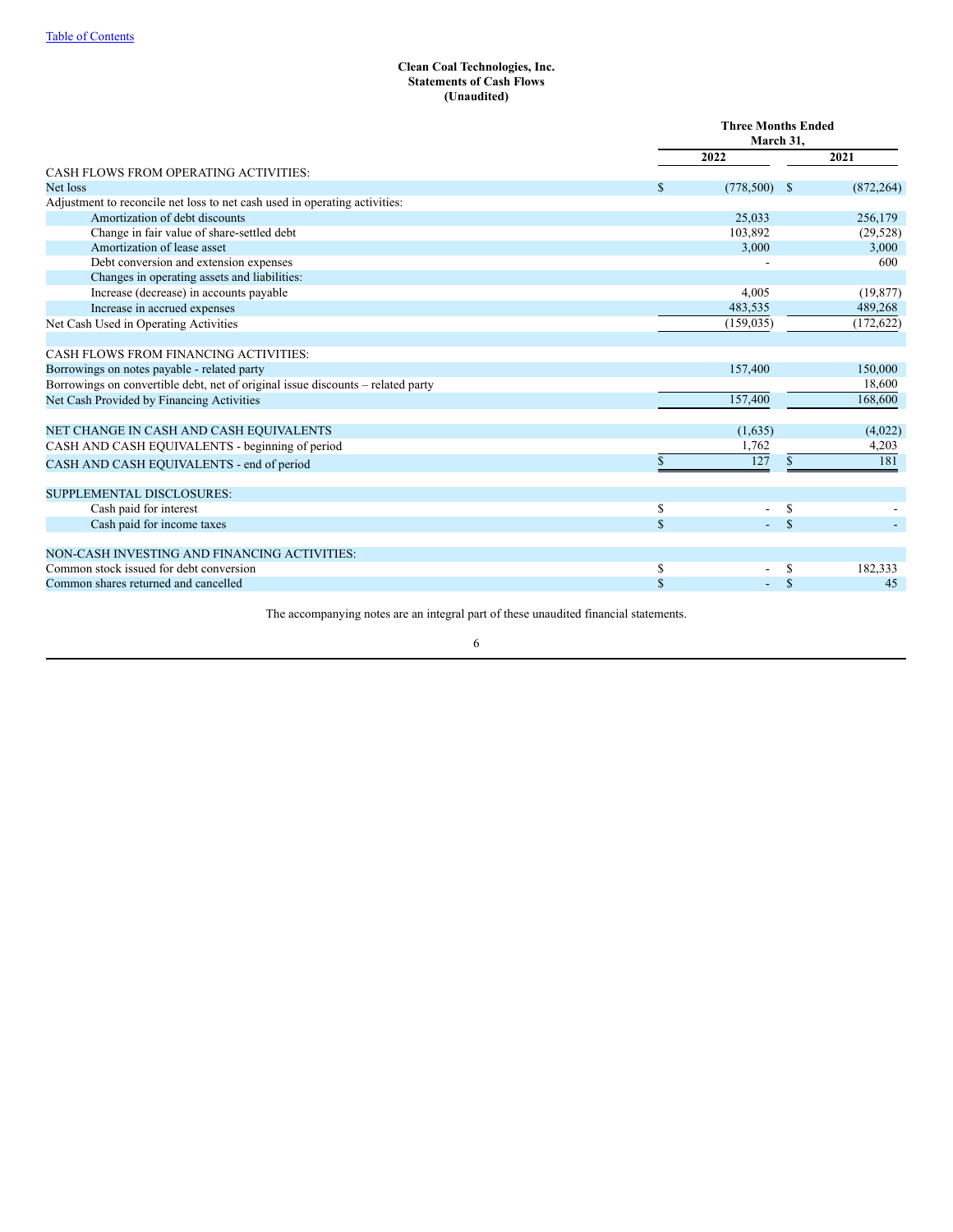## **Clean Coal Technologies, Inc. Notes to Financial Statements (Unaudited)**

## **NOTE 1: BASIS OF PRESENTATION**

The accompanying unaudited interim financial statements of Clean Coal Technologies, Inc. ("Clean Coal", the "Company") have been prepared in accordance with accounting principles generally accepted in the United States of America and the rules of the Securities and Exchange Commission, and should be read in conjunction with the audited financial statements and notes thereto contained in Clean Coal's Annual Report on Form 10-K filed with the SEC. In the opinion of management, the accompanying unaudited interim financial statements reflect all adjustments, consisting of normal recurring adjustments, necessary to present fairly the financial position and the results of operations for the interim period presented herein. The results of operations for interim periods are not necessarily indicative of the results to be expected for the full year or for any future period. Notes to the financial statements which would substantially duplicate the disclosure contained in the audited financial statements for fiscal 2021 as reported in the Form 10K have been omitted.

#### *Net Income (Loss) per Common Share*

Basic net income (loss) per share is computed on the basis of the weighted average number of common shares outstanding during each year. Diluted net income (loss) per share is computed similar to basic net income (loss) per share except that the denominator is increased to include the number of additional common shares that would have been outstanding if the potential common shares had been issued and if the additional common shares were dilutive. In periods where losses are reported, the weightedaverage number of common stock outstanding excludes common stock equivalents, because their inclusion would be anti-dilutive.

For the three months ended March 31, 2022 and 2021, the Company realized net losses, resulting in outstanding warrants and convertible debt having an antidilutive effect. All potentially dilutive instruments were excluded from the calculation of diluted net loss per share as their inclusion would have been anti-dilutive.

The following table summarizes the potential shares of common stock that were excluded from the computation of diluted net loss per share for the three months ended March 31, 2022 and 2021 as such shares would have had an anti-dilutive effect:

|                           |               | March 31.   |  |  |  |
|---------------------------|---------------|-------------|--|--|--|
|                           | 2022          | 2021        |  |  |  |
| Common stock warrants     |               | 251,875     |  |  |  |
| Convertible notes payable | 377.368.178   | 294,838,182 |  |  |  |
| Total                     | 377, 368, 178 | 295,090,057 |  |  |  |

#### *Recent Accounting Pronouncements*

The Company has implemented all new accounting pronouncements that are in effect and that may impact its financial statements. The Company does not believe that there are any other new accounting pronouncements that have been issued that might have a material impact on its financial position or results of operations.

#### **NOTE 2: GOING CONCERN**

The accompanying financial statements have been prepared on a going concern basis of accounting which contemplates continuity of operations, realization of assets, liabilities, and commitments in the normal course of business. The accompanying financial statements do not reflect any adjustments that might result if Clean Coal is unable to continue as a going concern. Clean Coal has a working capital deficit as of March 31, 2022 and has generated recurring net losses since inception. Management believes Clean Coal will need to raise capital in order to operate over the next 12 months.

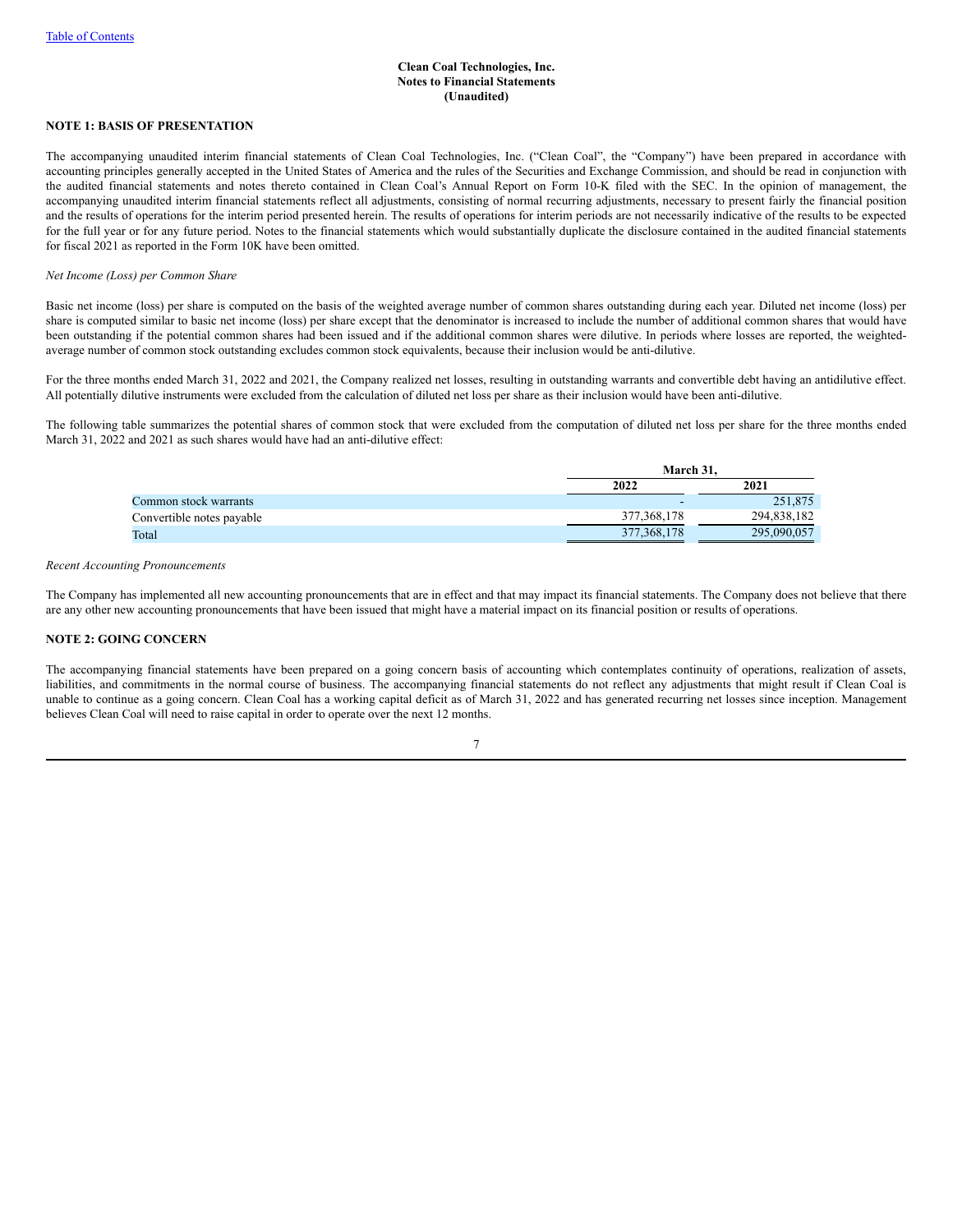As shown in the accompanying financial statements, Clean Coal has also incurred significant losses from operations since inception. Clean Coal's continuation as a going concern is dependent upon its ability to generate sufficient cash flow to meet its obligations on a timely basis and ultimately to attain profitability. Clean Coal has limited capital with which to pursue its business plan. There can be no assurance that Clean Coal's future operations will be significant and profitable, or that Clean Coal will have sufficient resources to meet its objectives. These conditions raise substantial doubt as to Clean Coal's ability to continue as a going concern. Management may pursue either debt or equity financing or a combination of both, in order to raise sufficient capital to meet Clean Coal's financial requirements over the next twelve months and to fund its business plan. There is no assurance that management will be successful in raising additional funds.

## **NOTE 3: RESEARCH AND DEVELOPMENT**

Research and development expenses include salaries, related employee expenses, facility lease expense, research expenses and consulting fees. All costs for research and development activities are expensed as incurred. In addition, the Company expenses the costs of licenses of patents and the prosecution of patents until the issuance of such patents and the commercialization of related products is reasonably assured. During the three months ended March 31, 2022 and 2021, the Company recognized \$3,293 and \$3,309 of research and development costs, respectively.

# **NOTE 4: RELATED PARTY TRANSACTIONS**

# Wages and bonus payable to related parties

Accruals for salary and bonuses to officers and directors are included in accrued liabilities in the balance sheets and totaled \$6,810,780 and \$6,653,566 as of March 31, 2022 and December 31, 2021, respectively. As part of the separation agreement with Mr. Ponce de Leon, the Company agreed to pay him all his accrued salary within two years but agreed to pay him \$200,000 by November 2015 out of revenues earned. As the Company did not earn revenue in 2015 and as at March 31, 2022 has still not earned revenue, the obligation to Mr. Ponce de Leon of \$1,815,531 is currently in default and the amount includes \$588,817 in accrued interest. It is the Company's intention to pay Mr. Ponce de Leon immediately upon receiving revenue.

#### Convertible Debt

As of March 31, 2022 and December 31, 2021, the Company had outstanding short-term convertible notes payable of \$9,804,045 and \$9,779,145, net of unamortized discounts of \$16,830 and \$40,200, respectively and outstanding long-term convertible notes payable of \$70,690 and \$95,590, net of unamortized discounts of \$0 and \$1,663, respectively. The convertible notes are secured by assets and the common stock of the Company, bear interest at 12% per annum, are convertible into shares of the Company's common stock from \$0.06 to \$0.15 per share and are due three years from the dates of issuance. Amortization expense related to debt discounts on convertible debt for the three months ended March 31, 2022 and 2021 was \$25,033 and \$217,697, respectively.

#### Nonconvertible Debt

During the three months ended March 31, 2022, the Company borrowed a total of \$157,400 in cash from an entity controlled and owned by a significant shareholder of the Company. The borrowings are unsecured, paying 12% interest and are due on demand. As of March 31, 2022 and December 31, 2021, the balance on the borrowings was \$887,450 and \$730,050, respectively. During February 2021, the Company borrowed a total of \$150,000 in two notes payable to an entity controlled and owned by a significant shareholder of the Company. The notes are unsecured, due on demand and accrued interest at 12% per annum. As of March 31, 2021, the balance on the notes was \$150,000 and the Company incurred \$2,106 in accrued but unpaid interest expense.

The advances payable are unsecured, bear no interest and are due on demand. As of March 31, 2022 and December 31, 2021, the Company had outstanding advances payable to an officer of the Company of \$83,180 and \$83,180, respectively.

As of March 31, 2022 and December 31, 2021, the Company had outstanding notes payable of \$705,000 and \$705,000, respectively, to an individual that is a significant shareholder.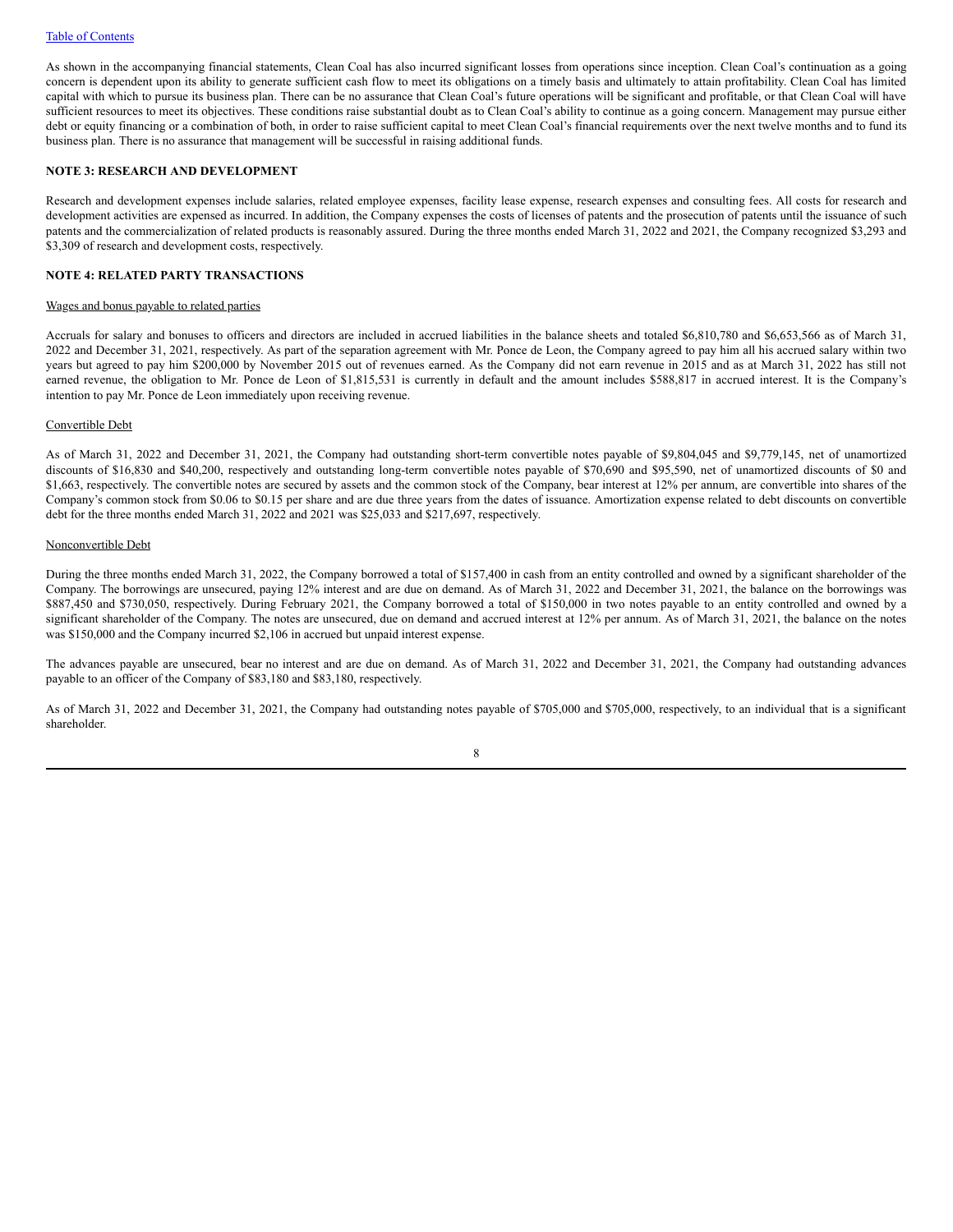# **NOTE 5: DEBT**

# Notes Payable

As of March 31, 2022 and December 31, 2021, the Company had outstanding notes payable to former affiliates of the Company of \$413,185 and \$413,185, respectively. The notes payable are unsecured, bear no interest and are due on demand.

## Convertible Debt

In accordance with ASC 480, *Distinguishing Liabilities from Equity*, the Company evaluates its hybrid convertible debt instruments with unconditional obligations allowing settlement by issuing a variable number of its equity shares to determine proper classification and accounting. The Company classifies the following hybrid convertible debt instruments as a liability upon being convertible at the option of the holders due to the conversion terms being based on fixed monetary amounts known at inception, in this case, settlement with a variable number of the Company's equity shares. As such, conversion option and are carried as a liability at fair value at each balance sheet date with a re-measurement reported as a change in fair value of share-settled debt in other (income) expense in the accompanying condensed statements of operations.

During May 2019, the Company issued a convertible note payable in the amount of \$262,500, due in one year from the date of issuance, with an original issuance discount of \$12,500, accrues interest at a default rate of 16% per annum, is unsecured and is convertible after 180 days into shares of the Company's common stock at a discount of 65% of the lowest trading price for the Company's common stock during the ten trading days immediately preceding the conversion. During April 2020, the note became convertible at the option of the holder and between May and July 2020 the Company issued a total of 16,355,821 shares of common stock for the conversion of \$175,000 in note principal and accrued interest.

As of March 31, 2022 and December 31, 2021, the balance on the convertible note payable was \$59,565and \$53,514 respectively. The fair value of the discount conversion feature on the remaining principal balance was \$6,051 as of March 31, 2022 and is included in the note principal balance. During the three months ended March 31, 2022 and 2021, the Company recognized \$0 and \$0 in debt discount amortization expense, respectively.

During August 2019, the Company issued a convertible note payable in the amount of \$157,500. The convertible note payable is due one year from the date of issuance, has an original issuance discount of \$7,500, accrues interest at a default rate of 16% per annum, is unsecured and is convertible after 180 days into shares of the Company's common stock at a discount of 65% of the lowest trading price for the Company's common stock during the ten trading days immediately preceding the conversion. During April 2020, the note became convertible at the option of the holder and during August and September 2020, the Company issued a total of 7,616,146 shares of common stock for the conversion of \$50,000 in note principal.

As of March 31, 2022 and December 31, 2021, the balance on the convertible note payable was \$212,425 and \$190,360, respectively. The fair value of the discount conversion feature on the remaining principal balance was \$22,065 as of March 31, 2022 and is included in the note principal balance. During the three months ended March 31, 2022 and 2021, the Company recognized \$0 and \$0 in debt discount amortization expense, respectively.

During January 2020, the Company issued a convertible note payable in the amount of \$138,000. The convertible note payable is due one year from the date of issuance, has an original issuance discount of \$3,000, accrues interest at the rate of 8% per annum, has a default rate of 22% per annum, is unsecured and is convertible after 180 days into shares of the Company's common stock at a discount of 65% of the lowest trading price for the Company's common stock during the ten trading days immediately preceding the conversion. During July 2020, the note became convertible at the option of the holder.

The fair value of the discount conversion feature on the remaining principal balance was \$21,073 as of March 31, 2022. As of March 31, 2022 and December 31, 2021, the balance on the convertible note payable was \$241,442 and \$220,369, respectively. During the three months ended March 31, 2022 and 2021, the Company recognized \$0 and \$222 in debt discount amortization expense, respectively.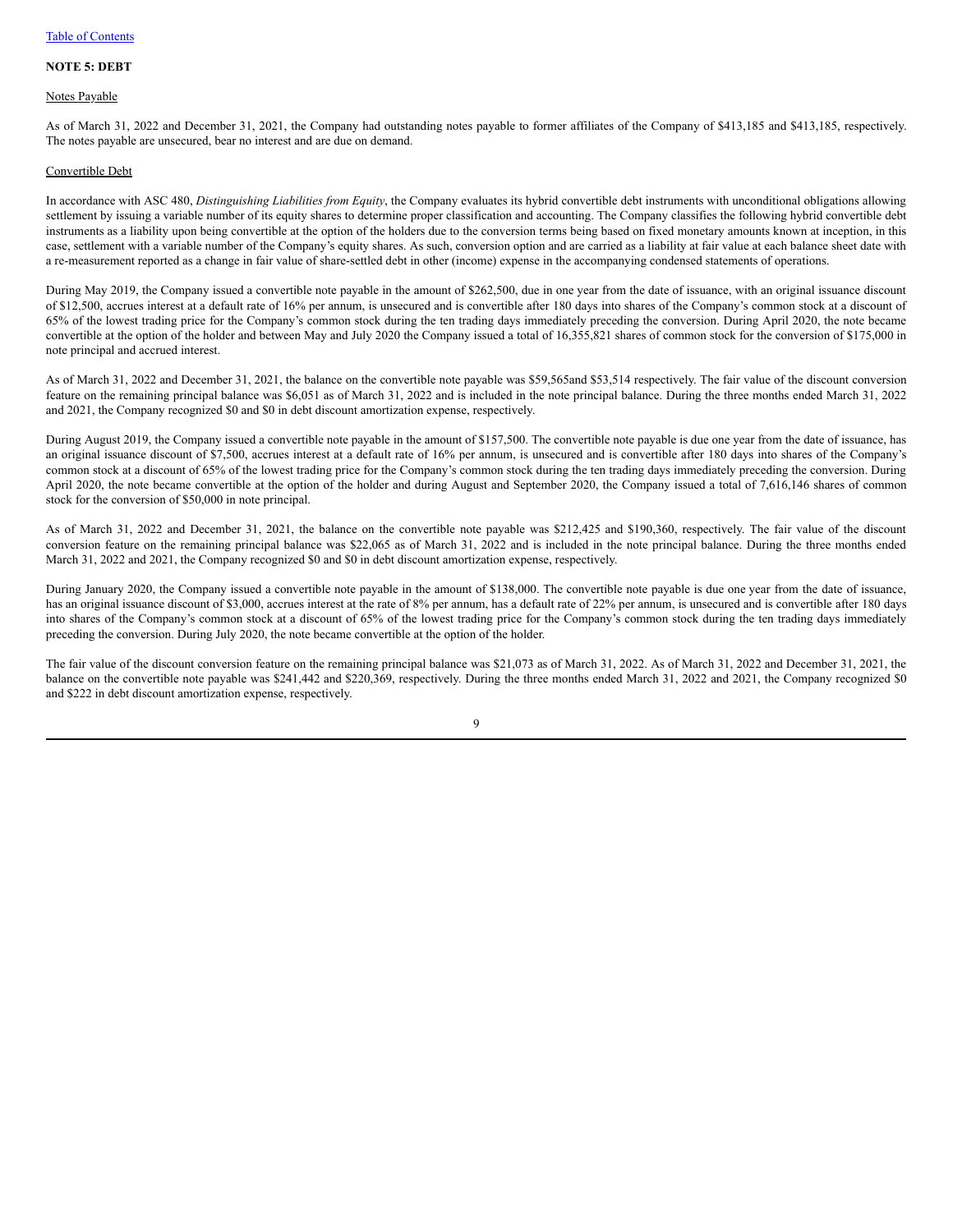During February 2020, the Company issued a convertible note payable in the amount of \$440,000. The convertible note payable is due one year from the date of issuance, has an original issuance discount of \$40,000, accrues interest at the rate of 5% per annum, has a default interest rate of 24% per annum, is unsecured and is convertible after 180 days into shares of the Company's common stock at a discount of 65% of the lowest trading price for the Company's common stock during the ten trading days immediately preceding the conversion. During August 2020, the note became convertible at the option of the holder. During March 2021, the note holder elected to convert principal of \$75,000 into 11,895,321 shares of the Company's common stock.

The fair value of the discount conversion feature on the remaining principal balance was \$17,257 as of March 31, 2022. As of March 31, 2022 and December 31, 2021, the balance on the convertible note payable was \$178,754 and \$161,497, respectively. During the three months ended March 31, 2022 and 2021, the Company recognized \$0 and \$5,918 in debt discount amortization expense, respectively.

During April 2020, the Company issued a convertible note payable in the amount of \$247,500. The convertible note payable is due one year from the date of issuance, has an original issuance discount of \$22,500, accrues interest at the rate of 5% per annum, has a default rate of 24% per annum, is unsecured and is convertible after 180 days into shares of the Company's common stock at a discount of 65% of the lowest trading price for the Company's common stock during the ten trading days immediately preceding the conversion. During October 2020, the note became convertible at the option of the holder.

The fair value of the discount conversion feature on the remaining principal balance was \$37,446 as of March 31, 2022. As of March 31, 2022 and December 31, 2021, the balance on the convertible note payable was \$431,234 and \$393,788, respectively. During the three months ended March 31, 31, 2022 and 2021, the Company recognized \$0 and \$5,548 in debt discount amortization expense, respectively.

During the three months ended March 31, 2022 and 2021, the Company recognized \$103,892 in fair value losses and \$29,528 in fair value gains as a result of the conversion options on the above mentioned convertible debt, respectively.

# **NOTE 6: STOCKHOLDERS**' **EQUITY**

### Common Stock

During February and March 2021, the Company issued a total of 24,481,282 shares of its common stock to holders of convertible notes payable for principal totaling \$170,000, accrued interest totaling \$11,733 and conversion fees of \$600.

During March 2021, an officer and director of the Company agreed to return and retire 4,516,310 shares of common stock previously issued for common stock compensation.

# Common Stock Warrants

## *Warrants*

There were no warrants issued during the three months ended March 31, 2022 and the year ended December 31, 2021. The following table presents the stock warrant activity during the three months ended March 31, 2022:

|                                 | <b>Warrants</b> | <b>Weighted Average</b><br><b>Exercise Price</b> |      | <b>Weighted Average</b><br><b>Remaining Term</b> |
|---------------------------------|-----------------|--------------------------------------------------|------|--------------------------------------------------|
| Outstanding - December 31, 2021 | 67,340          |                                                  | 0.15 | 0.21                                             |
| Granted                         |                 |                                                  |      |                                                  |
| Forfeited/expired               | $(67,340)$ \$   |                                                  | 0.15 |                                                  |
| Exercised                       |                 |                                                  |      |                                                  |
| Outstanding March 31, 2022      |                 |                                                  |      |                                                  |
|                                 |                 |                                                  |      |                                                  |

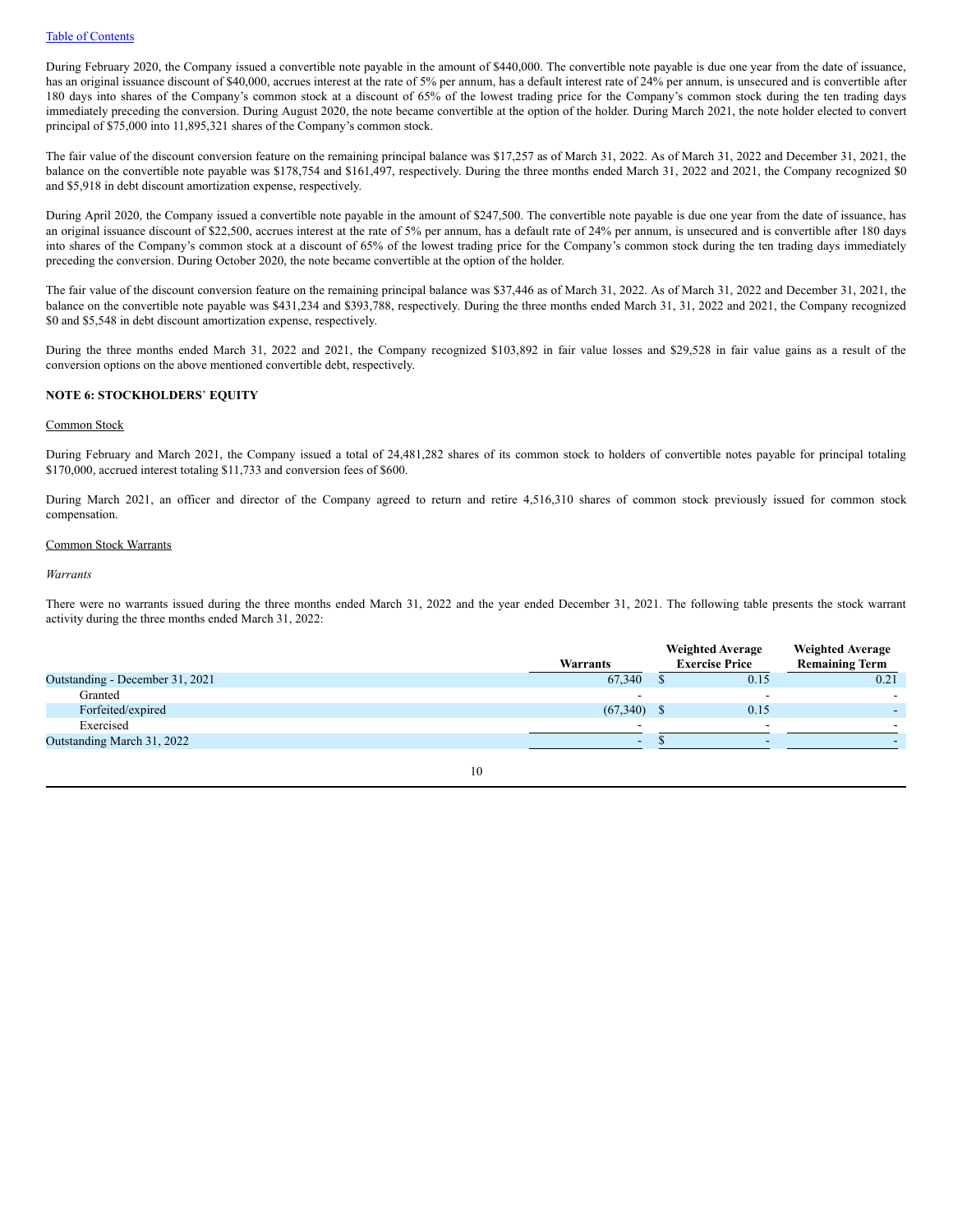# **NOTE 7: SUBSEQUENT EVENTS**

In April 2022, the company received \$23,000 from Wyoming New Power as part of its Promissory Notes series. These notes attract 12% interest and are repayable on demand.

In April 2022, the company agreed to issue 85,720,387 shares of common stock to settle \$342,882 worth of Wyoming New Power Promissory Notes. The conversion rate equated to a \$0.004 per share. The shares are restricted for 6 months.

In May 2022, the company received \$92,175 from Wyoming New Power as part of its Promissory Notes series. These notes attract 12% interest and are repayable on demand. The company also repaid \$10,000 to Wyoming New Power for a previously issued Promissory Note.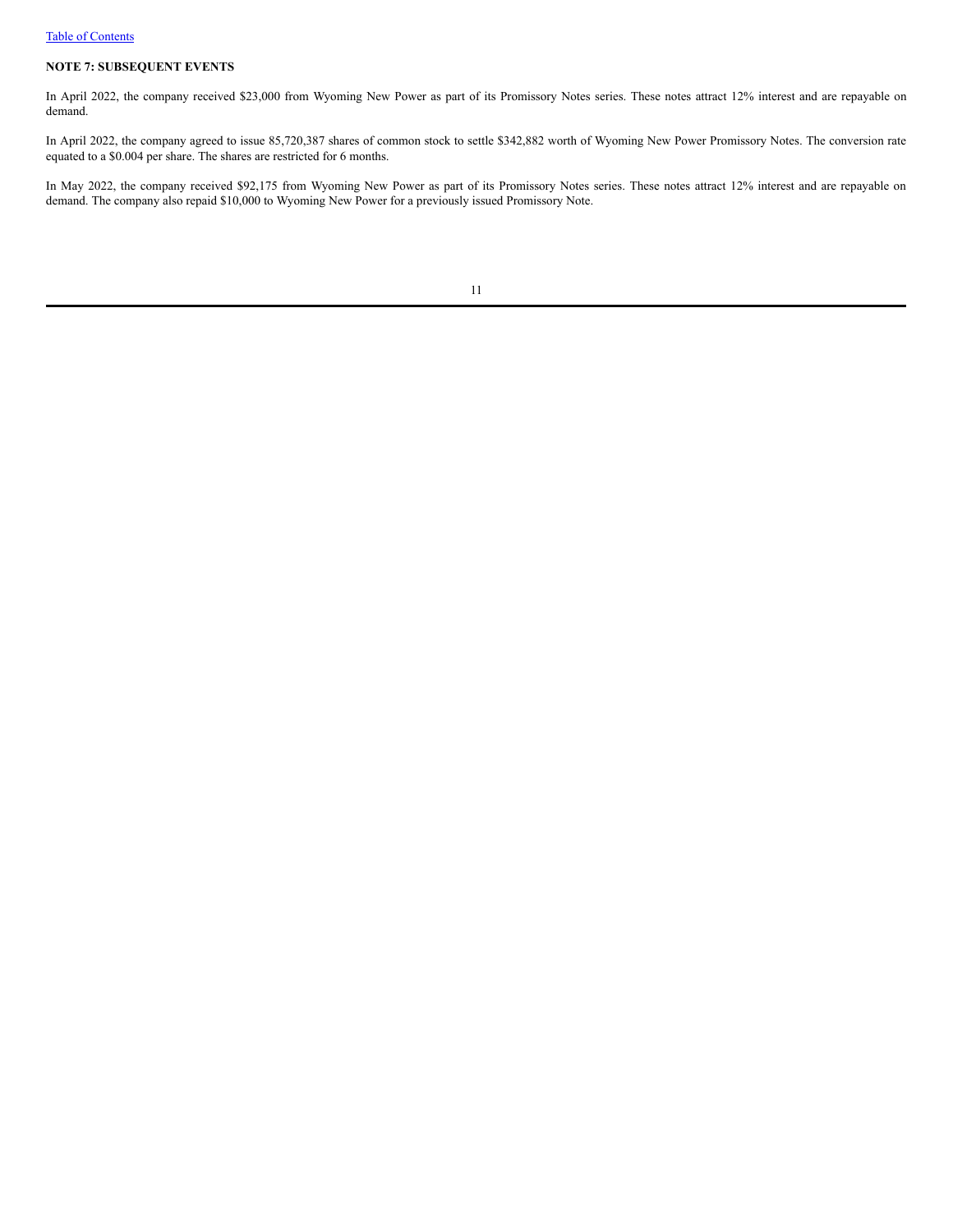#### <span id="page-11-0"></span>**ITEM 2. MANAGEMENT**'**S DISCUSSION AND ANALYSIS OF FINANCIAL CONDITION AND RESULTS OF OPERATIONS**

# *FORWARD-LOOKING STATEMENTS AND FACTORS THAT MAY AFFECT FUTURE RESULTS*

This Quarterly Report on Form 10-Q contains forward-looking statements that involve risks and uncertainties, as well as assumptions that, if they do not materialize or prove correct, could cause our results to differ materially from those expressed or implied by such forward-looking statements. All statements other than statements of historical fact are statements that could be deemed forward-looking statements, including, but not limited to, statements concerning: our plans, strategies and objectives for future operations; new products or developments; future economic conditions, performance or outlook; the outcome of contingencies; expected cash flows or capital expenditures; our beliefs or expectations; activities, events or developments that we intend, expect, project, believe or anticipate will or may occur in the future; and assumptions underlying any of the foregoing. Forward-looking statements may be identified by their use of forward-looking terminology, such as "believes," "expects," "may," "should," "would," "will," "intends," "plans," "estimates," "anticipates," "projects" and similar words or expressions. You should not place undue reliance on these forward-looking statements, which reflect our management's opinions only as of the date of the filing of this Quarterly Report on Form 10-Q and are not guarantees of *future performance or actual results*

#### *Overview*

Over the past decade, Clean Coal Technologies, Inc. has developed processes that address what we believe are the key technology priorities of the global coal industry. We currently have three processes in our intellectual property portfolio:

The original process, called Pristine, is designed to remove moisture and volatile matter, rendering a high-efficiency, cleaner thermal coal. The process has been tested successfully on bituminous and subbituminous coals, and lignite from various parts of the United States and from numerous countries around the world.

Our second process, called Pristine-M, is a low-cost coal dehydration technology. In tests, this process has succeeded in drying coal economically and stabilizing it using volatile matter released by the feed coal. Construction of our coal testing plant was completed in December 2015 and was successfully tested through April 2016 at AES Coal Power Utility in Oklahoma. Additional tests commenced and were completed in the fourth quarter of 2017. This test facility has been moved from AES to Wyoming where reassembly has commenced and testing of international coal is expected upon completion of the reassembly. Changes identified to the process by the University of Wyoming and our EPC contractors will be included in the reassembly and it is expected to provide a higher quality end product with a lower capital cost for a commercial unit. The reassembly was delayed due to the pandemic but is expected to be completed no later than Q3 2022.

Our third process, called Pristine-SA, is designed to eliminate 100% of the volatile matter in the feed coal and to achieve stable combustion by co-firing it with biomass or natural gas. The process is expected to produce a cleaner fuel that eliminates the need for emissions scrubbers and the corollary production of toxic coal ash. We anticipate that treated coal that is co-fired with other energy resources will burn as clean as natural gas.

Anticipated Benefits of the Technology:

- Reduction of undesired emissions and greenhouse gases through the removal of compounds that are not required for combustion in conventional boilers.
- Cost savings and environmental impact reduction. Our pre-combustion solution is expected to be significantly less expensive than post-combustion solutions such as emissions scrubbers. Not only are the latter prohibitively expensive, they produce coal ash containing the "scrubbed" compounds, which is dumped in toxic waste disposal sites where it may pose continuing environmental risk. Coal treated using our processes may eliminate the need for post-combustion emissions scrubbers and the resulting toxic ash. By beneficiating the coal it requires less coal to be consumed to achieve the same energy output. This will save on transportation and handling costs.
- Potential use of compounds removed from treated coal. Volatile matter captured in the Pristine process is removed in the form of hydrocarbon liquids that we believe will be easily blended with crude oil or used as feedstock for various products. For example, sulfur, which can be removed using the Pristine process, is a basic feedstock for fertilizer. The harvesting of hydrocarbon liquids from abundant, cheaper coal is a potentially lucrative side benefit of our processes. All coal by-products including Rare Earth Minerals extraction will be tested in the second-generation facility.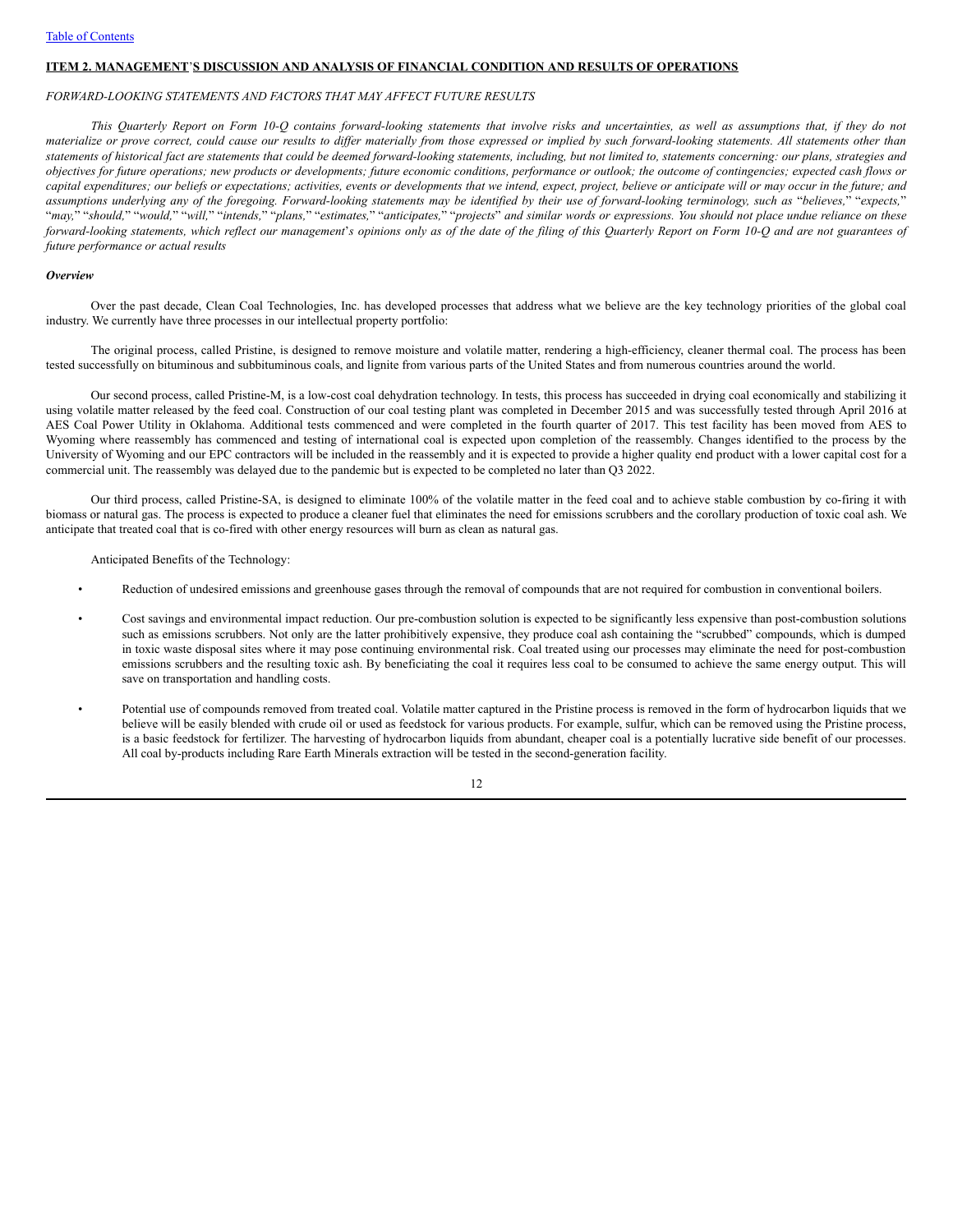Successful testing of the Pristine M process resulted in an increase in BTU of the processed coal and a reduction in moisture content making it less expensive to transport (as moisture has been removed) with the end product being a dust free stabilized enhanced coal which we believe will address the issue of coal dust pollution during transportation.

• Energy Independence. To the extent that volatile matter is removed from coal, coal's use as an energy resource is greatly improved, enabling the United States and other coal-rich countries to move towards energy independence owing to coal's greater abundance. Extraction of by-products including Rare Earth Minerals is also expected to provide coal derivative product independence.

## Development Status:

Pristine process. Pristine process successfully lab tested on small scale and through advanced computer modeling. As at November, 2020, various aspects of the Pristine process were successfully tested at our test facility at the AES coal Power plant in Oklahoma as part of the overall testing of Pristine M. The second-generation facility in Wyoming is expected to perform a more detailed testing of the Pristine process.. The build out and delivery of the Rotary Kiln will enable the test facility to reach significantly higher temperatures to test with more accuracy the Pristine process.

Pristine-M. Testing of the Pristine M process on Powder River Basin coal at the AES facility in Oklahoma was completed in December 2017. The Pristine M process was successfully tested and the process, engineering and science were independently proven. The test facility was moved from the AES location to Wyoming where reassembly commenced in Q4 2019 and testing of international coal is expected upon completion of reassembly. The reassembly was delayed due to the pandemic but it is expected to be completed in Q3 2022. Over several months in 2018 and early 2019 the University of Wyoming independently validated the Pristine M process in their laboratory. By coating the exterior of the coal during the stabilization period with heavy hydrocarbons the process produces dust free stabilized coal for transportation.

Pristine-SA process. Pristine SA process analysis is at a very early stage. Further research and development is expected using the test facility at its permanent location in Wyoming. The introduction of the Rotary Kiln and the higher temperatures it can achieve will enable a more accurate testing protocol for this process.

#### Business Outlook

- Wyoming New Power, a related party company, has agreed to sign a two million ton per annum license agreement to use Pristine M at a location in Wyoming. They have paid a non-refundable \$100,000 deposit on the license agreement. The definitive license agreement is expected to be signed following the receipt of commercial design which will incorporate the suggested changes proposed by the University of Wyoming and our EPC contractor. Wyoming New Power is a Related Party because it is controlled by a party that also controls the entity, which is the major lender and significant stockholder of the Company.
- Jindal Steel & Power is expected to send though their coal for sampling immediately following the plants re-assembly. The bespoke commercial facility design is expected after the testing. In Q2, 2019 the Company signed a non binding MOU with Universitas Indonesia in a combined effort to assess the impact of our technology on Indonesian Coal both from a coal beneficiation perspective and also coal by-products. The second-generation test facility will have the capability of producing Char. There is local Wyoming demand for this product that the company expects to sell.
- The Company entered into a partnership with the University of Wyoming with the sole focus of using our suite of technologies to increase the use of and value of Wyoming Powder River Basin coal. Primary focus is on utilizing our technology to extract valuable derivative products from coal. Changes to the process have been identified by the University and the company EPC engineers and will be incorporated in the reassembly of the facility in Wyoming. The University confirmed in Q2, 2019 that they had successfully validated the Pristine M process in their laboratory and as a result entered into an agreement with the Company. The agreement between the University and the Company is for the reassembly of the second generation test facility. The University will advance to the EPC contractor on a two to one basis. As of the date of this filing the University has advanced a total of approx. \$1,300,000 directly to the manufacturer of the Rotary Kiln. The kiln and all its relevant control panels was delivered to our site at Gillette, Wyoming in June 2020.

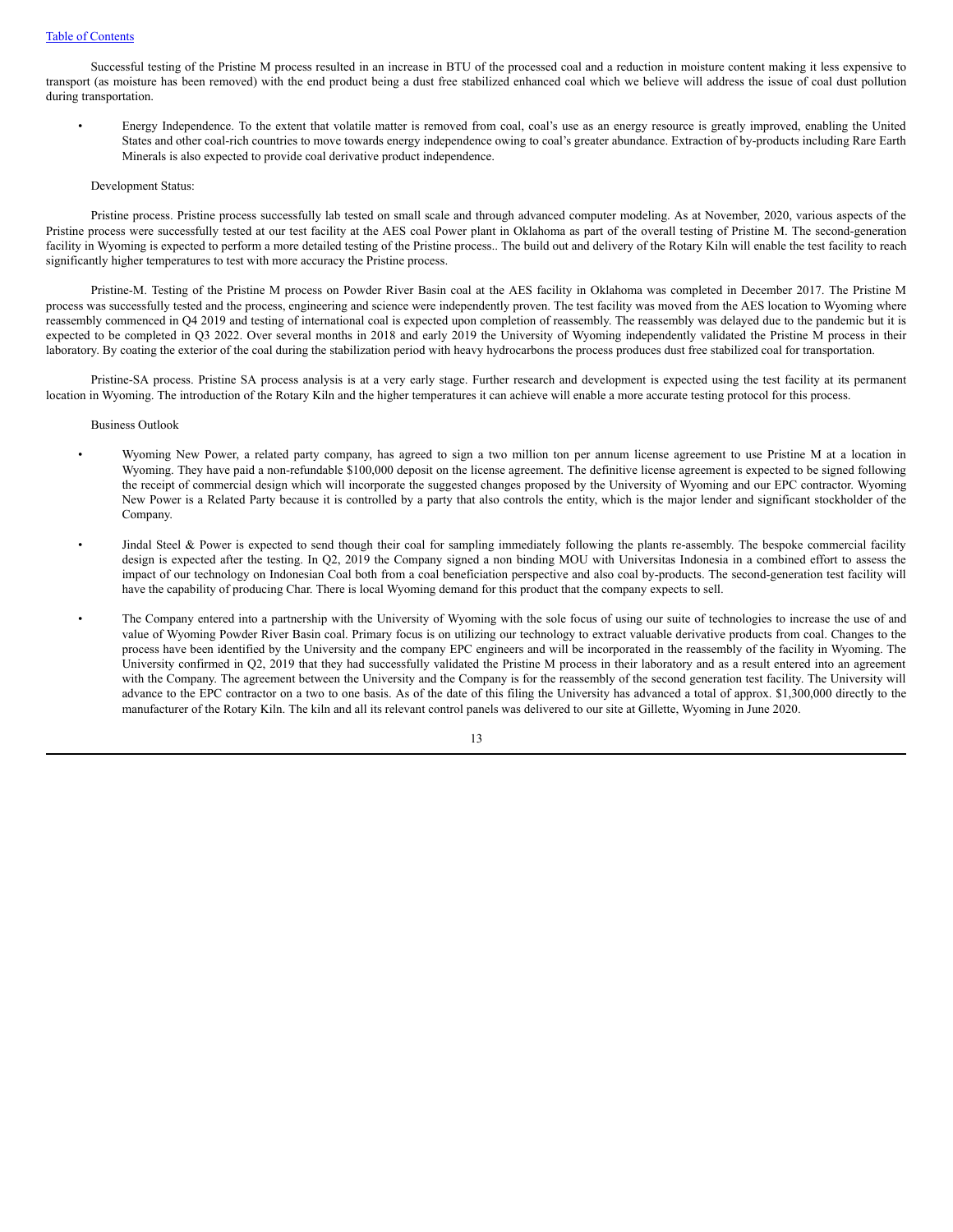- The Company has been engaged with AusTrade (The Australian Trade and Investment Commission) and through that relationship has partnered with three separate universities in Australia. Like the University of Wyoming these Universities have a focus on their local coal both from a beneficiation perspective and also extracting derivative by products from coal using our technology. The Company received full Australian patents in Q2, 2019 so the company plans to move forward with this relationship in Q3, 2022 following the assembly of the second-generation test facility.
- The Company continues in discussions with the Minister for Coal in India and a number of the Energy governmental bodies in India. Coal samples are expected to be sent for testing once the Second Generation Test Facility is assembled which is expected in Q3, 2022 but subject to potential delays due to the current pandemic.
- Meetings occurred in Q2, 2019 with the US DOE, DOD and Wyoming State Representatives to further our technology to benefit US coal. These discussions continue through May 2022 in light of the recent coal mining bankruptcies in Wyoming.

#### *Employees*

As of March 31, 2022, we had two full-time executives. President and CEO Robin Eves, Chief Operations Officer and Aiden Neary, Chief Financial Officer have written employment agreements. Messrs. Eves and Neary received no compensation for their participation on the Board of Directors.

#### **Factors Affecting Results of Operations**

Our operating expenses include the following:

- Consulting expenses, which consist primarily of amounts paid for technology development and design and engineering services;
- General and administrative expenses, which consist primarily of salaries, commissions and related benefits paid to our employees, as well as office and travel expenses;
- Research and development expenses, which consist primarily of equipment and materials used in the development and testing of our technology; and
- Legal and professional expenses, which consist primarily of amounts paid for patent protections, audit, disclosure, and reporting services.

## **Results of Operations**

We had no direct revenues for the three months ended March 31, 2022 or March 31, 2021. In 2017, we received \$100,000 as a non-refundable deposit on a two million ton license agreement from Wyoming New Power, a related party. The definitive license agreement is expected to be completed in 2021 following the assembly of the second generation test facility. In the year ended December 31, 2012, we have received an initial license fee of \$375,000 from Jindal paid pursuant to the signing of our coal testing plant construction contract. The balance of \$375,000 will be due upon the successful testing of Jindal coal in our second generation test facility in Wyoming. We do not anticipate any significant royalty fees for approximately 12-18 months thereafter.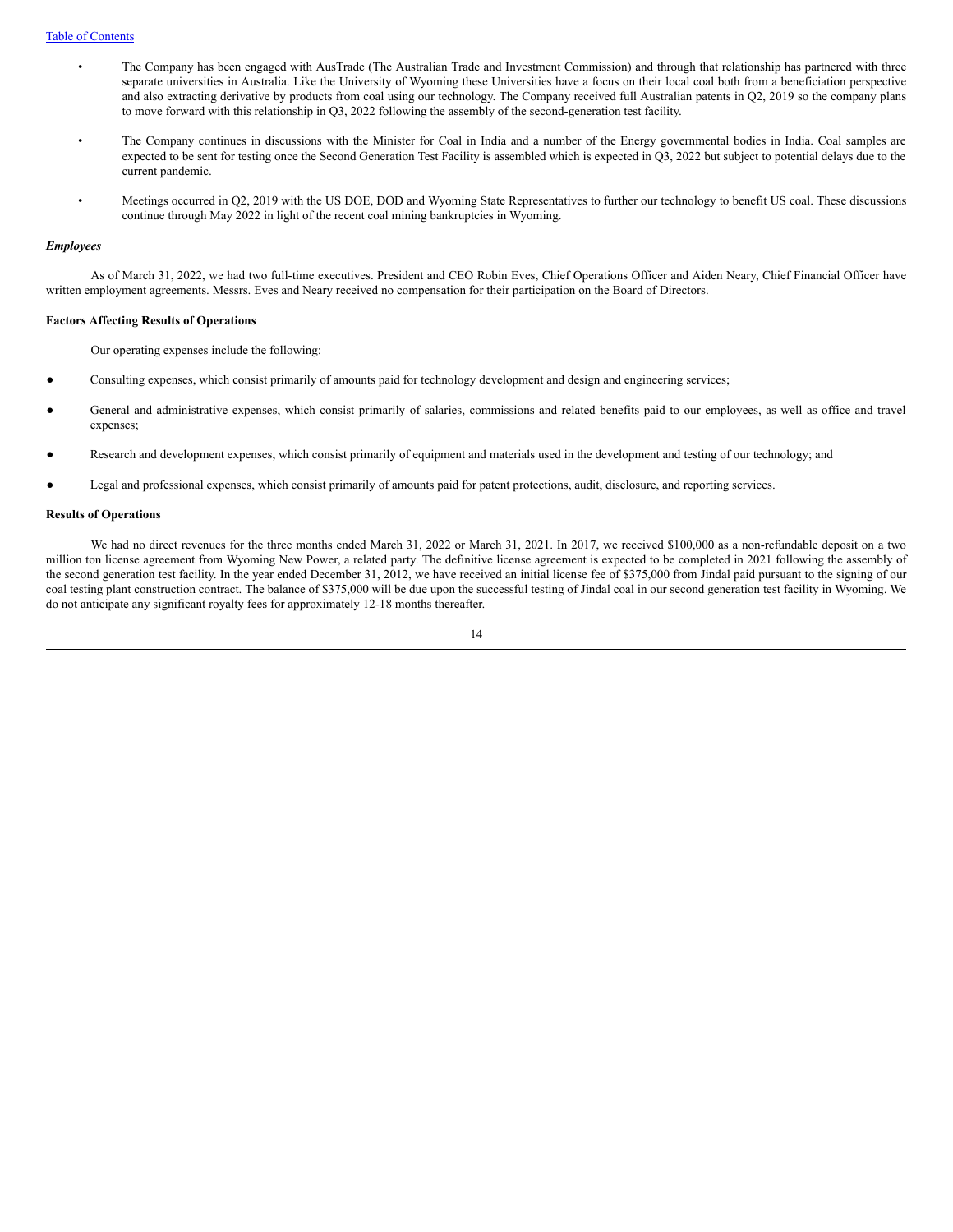# **For the Three Months Ended March 31, 2022 and March 31, 2021**

#### *Revenues*

We have generated no revenues for the three months ended March 31, 2022 and 2021.

#### *Operating Expenses*

Our operating expenses for the three months ended March 31, 2022 totaled \$298,738 compared to \$301,517 for the three-month period in 2021. The primary component of the operating expenses for the three months ended March 31, 2022 was general and administrative expenses, recognizing \$295,445, compared to \$298,208 for the three months ended March 31, 2021. Research and development expenses decreases \$16 during the three months ended March 31, 2022 to \$3,293, compared to \$3,309 during the three months ended March 31, 2021.

#### *Other Income and Expenses*

During the three months ended March 31, 2022, we recognized total other expense of \$479,762, compared to \$570,747 for the three months ended March 31, 2021. The majority of the \$90,985 decrease is due to a \$223,805 decrease in interest expense during the three months ended March 31, 2022 due to lower amortization of debt discounts on convertible notes payable compared to the three months ended March 31, 2021. The decrease in interest expenses is partially offset by a loss on change in fair value of share settled debt of \$103,892 during the three months ended March 31, 2022, compared to a \$29,528 gain during the three months ended March 31, 2021. The Company also recognized a total of \$600 in debt conversion and extension fees during the three months ended March 31, 2021, there were no such expenses in 2022.

#### *Net Income/Loss*

For the three months ended March 31, 2022, we had net loss of \$778,500, compared to a net loss of \$872,264 for the three months ended March 31, 2021. The \$93,764 decrease in net loss is mainly due to the \$90,985 decrease in other expenses and a \$2,779 decrease in loss from operations, as discussed above.

We anticipate losses from operations will increase during the next twelve months due to anticipated increased payroll expenses as we add necessary staff and increases in legal and accounting expenses associated with maintaining a reporting company. We expect that we will continue to have net losses from operations for several years until revenues from operating facilities become sufficient to offset operating expenses, unless we are successful in the sale of licenses for our technology.

#### *Liquidity and Capital Resources*

We have generated minimal revenues since inception. We have obtained cash for operating expenses through advances and/or loans from affiliates and stockholders, the sale of common stock, the issuance of loans and convertible debentures

*Net Cash Used in Operating Activities.* Our primary source of operating cash during the three months ended March 31, 2022 was borrowings on related party debt. Our primary uses of funds in operations were the completion of the construction of the test facility including the testing of the plant, the payment of professional and consulting fees and general operating expenses.

Net cash used in operating activities was \$159,035 for the three months ended March 31, 2022, compared to \$172,622 for the same period in 2021. The \$13,587 decrease is mainly a result of a \$98,326 decrease in non-cash expense adjustments debt discount amortization, lease asset amortization, loan extension fees and changes in fair value of share-settled debt and an \$18,149 increase in the net change in accounts payable and accrued expenses during the three months ended March 31, 2022 compared to the 2021 period. This net decrease was partially offset by \$93,764 increase in net loss during the three months ended March 31, 2022 compared to the 2021 period.

*Net Cash Used In Investing Activities.* There were no investing activities during the three months ended March 31, 2022 or 2021.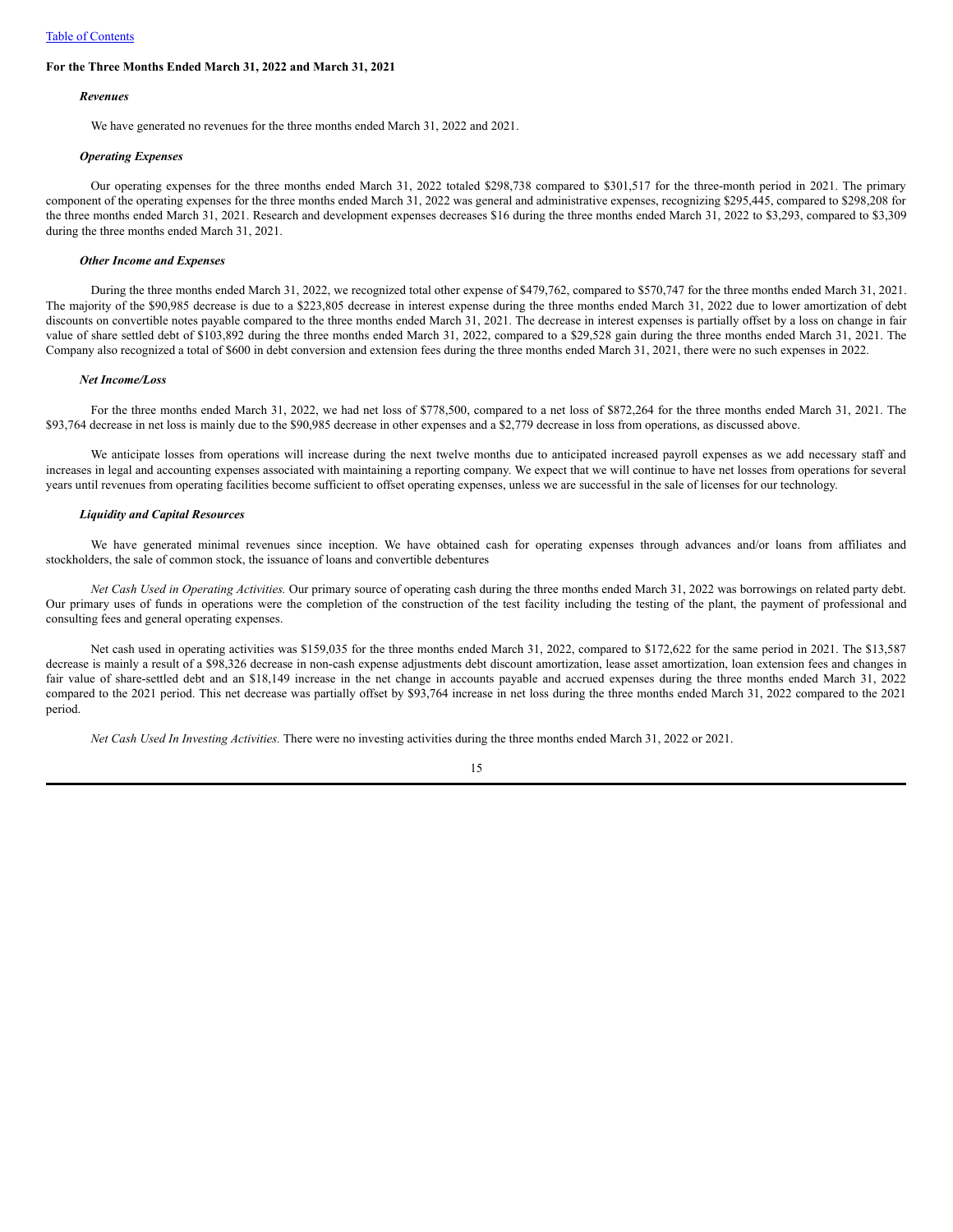*Net Cash Provided by Financing Activities*. Net cash provided by financing activities during the three months ended March 31, 2022 totaled \$157,400, compared to \$168,600 during the three months ended March 31, 2021. During the three months ended March 31, 2022 and 2021, we received \$0 and \$18,600 from the issuance of convertible notes payable to a related party, respectively.

## *Cash Position and Outstanding Indebtedness*

At March 31, 2022, we had \$127 in total assets, consisting of \$127 in cash and \$29,350,893 in liabilities, which consist of \$29,280,203 in current liabilities and \$70,690 in long-term liabilities. Current liabilities consist primarily of accounts payable, accrued liabilities, third party convertible and non-convertible debt and related party convertible and non-convertible debt.

At December 31, 2021, we had total cash assets of \$1,762 and \$28,577,028 in liabilities, which consisted of \$28,483,101 in current liabilities and \$93,927 in longterm liabilities. Current liabilities consist primarily of accounts payable, accrued liabilities, third party convertible and non-convertible debt and related party convertible and non-convertible debt.

Our working capital deficit at March 31, 2022 and December 31, 2021 was \$29,280,076 and \$29,481,339 respectively.

#### *Contractual Obligations and Commitments*

We secured a permanent location in Gillette, Wyoming for our test facility. The term of the lease is three years and calls for rent of \$36,000, prepaid. In April 2021, the company signed and executed an extension to the lease for the site at Fort Union, Wyoming for an additional three years to April 30, 2024. The rent of \$36,000 was paid in advance by the company in April, 2021.

We lease office space in New York, NY on a month to month basis, at a monthly rate of \$200 per month.

Our engineering consultants has tentatively estimated construction costs for each one million short ton coal complete cleaning facility of approximately \$250 million (excluding land costs) or costs and for a similar size Pristine-M-only facility of approximately \$30-35 million (excluding land costs). All intellectual property rights associated with new art developed by our engineering consultants remain our property.

We are also actively pursuing technology license and royalty agreements in order to begin construction of other facilities without incurring the capital costs associated with the construction of future plants.

In November 2015, we entered into a month to month agreement with South of the Rose communication to manage our Investor Relations needs and manage social media requirements.

Construction of the coal testing plant was completed in 2015 and testing commenced in December 2015 at the AES Coal Power Utility in Oklahoma. As of March 31, 2022, we have paid \$11,240,932 in development costs. The facility was moved to Wyoming in the first quarter of 2019. We anticipate that there will be an additional cost of approximately \$4.5 million to acquire the additional parts for the second generation test facility and for its assembly.

Based on our current operational costs and including the capital requirements for our project deployments, we estimate we will need a total of approximately \$5,500,000 to fund the Company for the fiscal year 2022 for plant re-assembly and operating costs and an additional \$4,000,000 to continue for the following fiscal year (2023) or until an initial commercial plant is up and running.

#### *Of -Balance Sheet Arrangements*

We have not and do not have any relationships with unconsolidated entities or financial partnerships, such as entities often referred to as structured finance or special purpose entities, which would have been established for the purpose of establishing off-balance sheet arrangements or other contractually narrow or limited purposes. Therefore, we do not believe we are exposed to any financing, liquidity, market or credit risk that could arise if we had engaged in such relationships.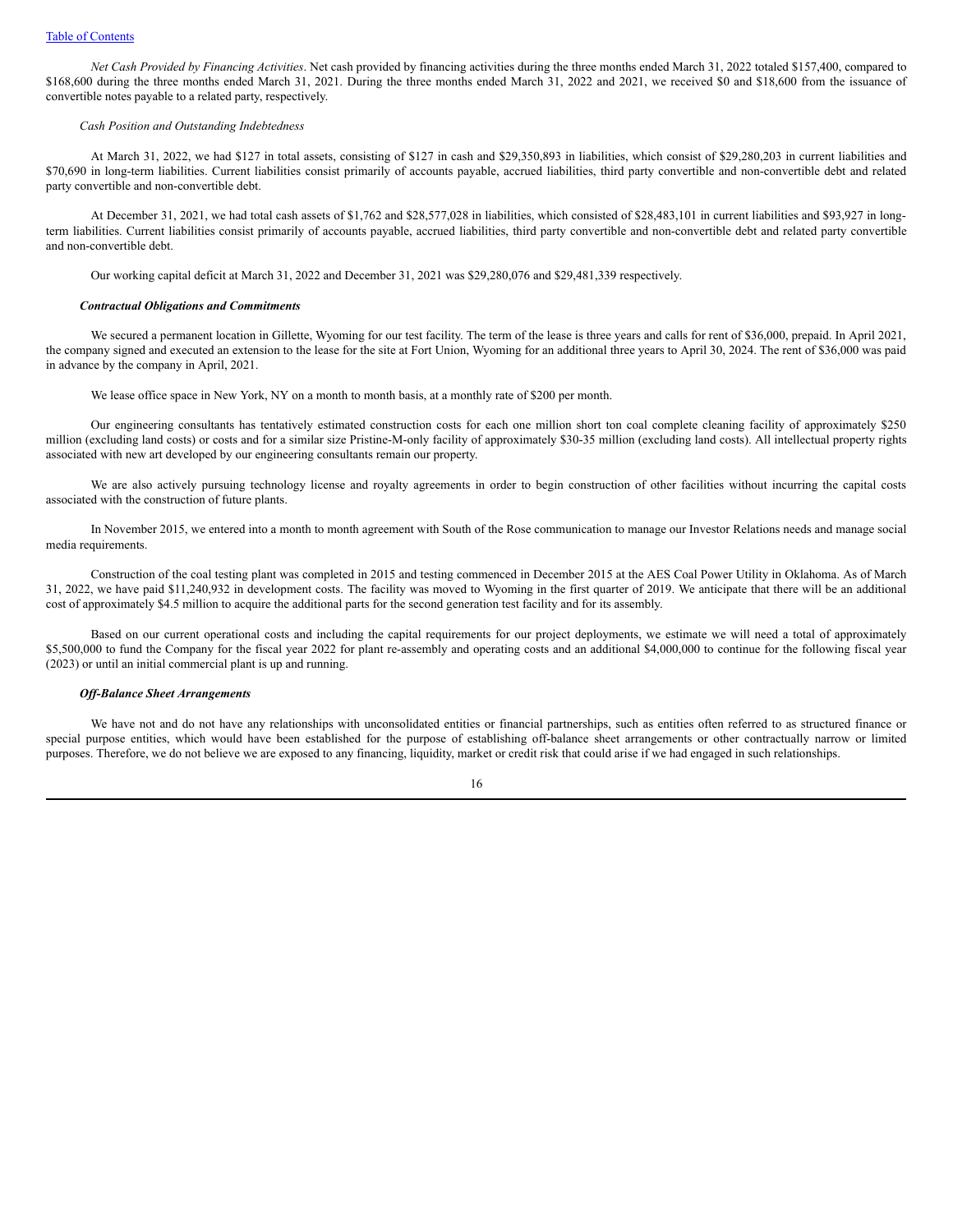# <span id="page-16-0"></span>**ITEM 3. QUANTITATIVE AND QUALITATIVE DISCLOSURES ABOUT MARKET RISK**

We are exposed to changes in prevailing market interest rates affecting the return on our investments but do not consider this interest rate market risk exposure to be material to our financial condition or results of operations. We invest primarily in United States Treasury instruments with short-term (less than one year) maturities. The carrying amount of these investments approximates fair value due to the short-term maturities. Under our current policies, we do not use derivative financial instruments, derivative commodity instruments or other financial instruments to manage our exposure to changes in interest rates or commodity prices.

# <span id="page-16-1"></span>**ITEM 4. CONTROLS AND PROCEDURES**

As of March 31, 2022, we carried out an evaluation, under the supervision and with the participation of our management, including our Chief Executive Officer and Chief Financial Officer, of the effectiveness of the design and operation of our disclosure controls and procedures pursuant to Exchange Act Rules 13a-15(e) and 15d-15(e) under the Securities Exchange Act of 1934, as amended. Based on this evaluation, management concluded that our financial disclosure controls and procedures were not effective due to our limited internal resources and lack of ability to have multiple levels of transaction review. There is a lack of appropriate segregation of duties within the Company, no control documentation being produced, and no one to review control documentation if it was being produced. As of March 31, 2022 we had two full time officers of the company.

There were no changes in internal control over financial reporting that occurred during the period covered by this report that have materially affected, or are reasonably likely to materially effect, our internal controls and procedures. We do not expect to implement any changes to our controls and procedures until there is a significant change in our operations or capital resources.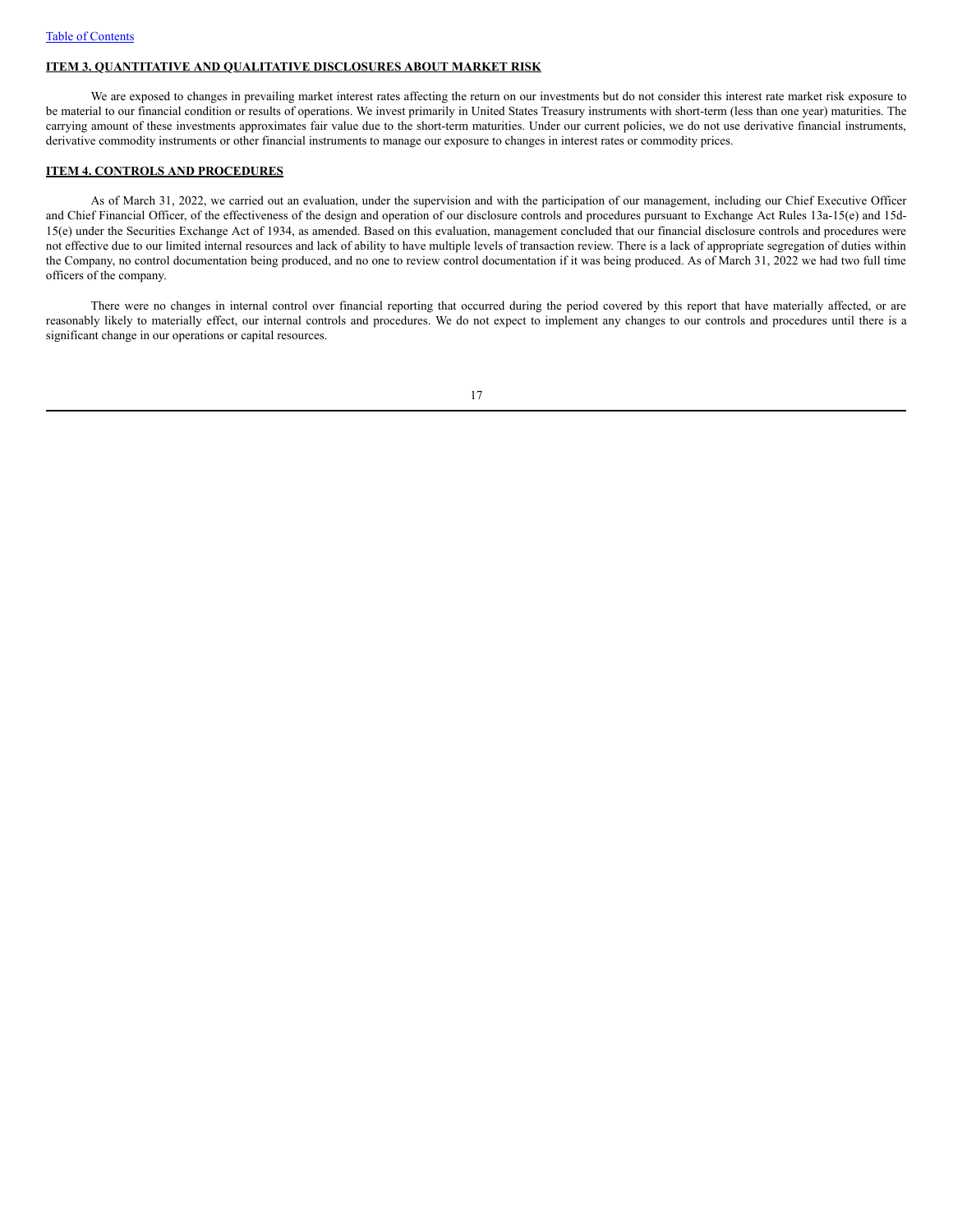# **PART II - OTHER INFORMATION**

# <span id="page-17-0"></span>**ITEM 1. LEGAL PROCEEDINGS**

As part of the separation agreement with Mr. Ponce de Leon, the ex COO of the Company, the Company agreed to pay him his accrued salary of \$1,226,711 within two years but agreed to pay him \$200,000 by November 2015 out of revenues earned. As the Company did not earn revenue in 2015 and as at December 2017 has still not earned revenue, the obligation to Mr. Ponce de Leon is currently in default. It is the Company's intention to pay Mr. Ponce de Leon immediately upon receiving revenue including any interest that has been accrued. As of March 31, 2022, the Company has accrued a total of \$1,815,531 in accrued salary and interest.

## <span id="page-17-1"></span>**ITEM 1A. RISK FACTORS**

For information regarding risk factors, see "Part I. Item 1A. Risk Factors," in our Annual Report on Form 10-K for the year ended December 31, 2021.

# <span id="page-17-2"></span>**ITEM 2. UNREGISTERED SALES OF EQUITY SECURITIES AND USE OF PROCEEDS**

None.

#### <span id="page-17-3"></span>**ITEM 3. DEFAULTS UPON SENIOR SECURITIES**

None.

# <span id="page-17-4"></span>**ITEM 5. OTHER INFORMATION**

None.

# <span id="page-17-5"></span>**ITEM 6. EXHIBITS**

| <b>EXHIBIT NO.</b> | <b>DESCRIPTION</b>                                                                                                              |
|--------------------|---------------------------------------------------------------------------------------------------------------------------------|
| 31                 | CERTIFICATION OF PRINCIPAL EXECUTIVE AND FINANCIAL OFFICER PURSUANT TO SECTION 302 OF THE SARBANES-OXLEY<br><b>ACT OF 2002.</b> |
| 32                 | CERTIFICATION OF PRINCIPAL EXECUTIVE AND FINANCIAL OFFICER PURSUANT TO SECTION 906 OF THE SARBANES-OXLEY<br><b>ACT OF 2002.</b> |
| 101.INS            | Inline XBRL Instance Document                                                                                                   |
| 101.SCH            | Inline XBRL Taxonomy Extension Schema Document                                                                                  |
| 101.CAL            | Inline XBRL Taxonomy Extension Calculation Linkbase Document                                                                    |
| 101.DEF            | Inline XBRL Taxonomy Extension Definition Linkbase Document                                                                     |
| $101$ .LAB         | Inline XBRL Taxonomy Extension Label Linkbase Document                                                                          |
| 101.PRE            | Inline XBRL Taxonomy Extension Presentation Linkbase Document                                                                   |
| 104                | Cover Page Interactive Data File (formatted as Inline XBRL and contained in Exhibit 101)                                        |

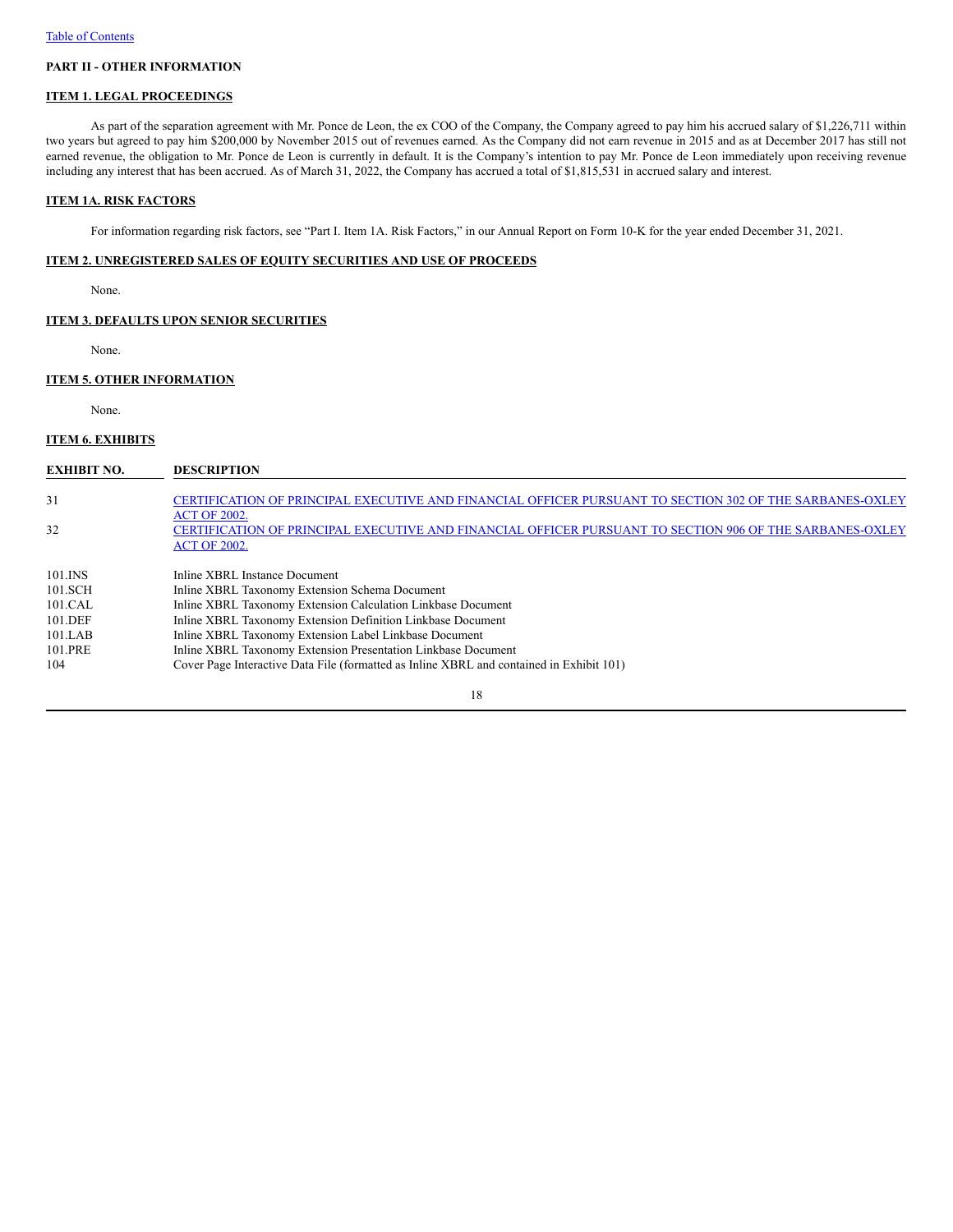# **SIGNATURES**

<span id="page-18-0"></span>In accordance with the requirements of the Exchange Act, the registrant caused this report to be signed on its behalf by the undersigned, thereunto duly authorized.

# **Clean Coal Technologies**

Date: May 16, 2022 By: /s/ Aiden Neary Aiden Neary

Chief Financial Officer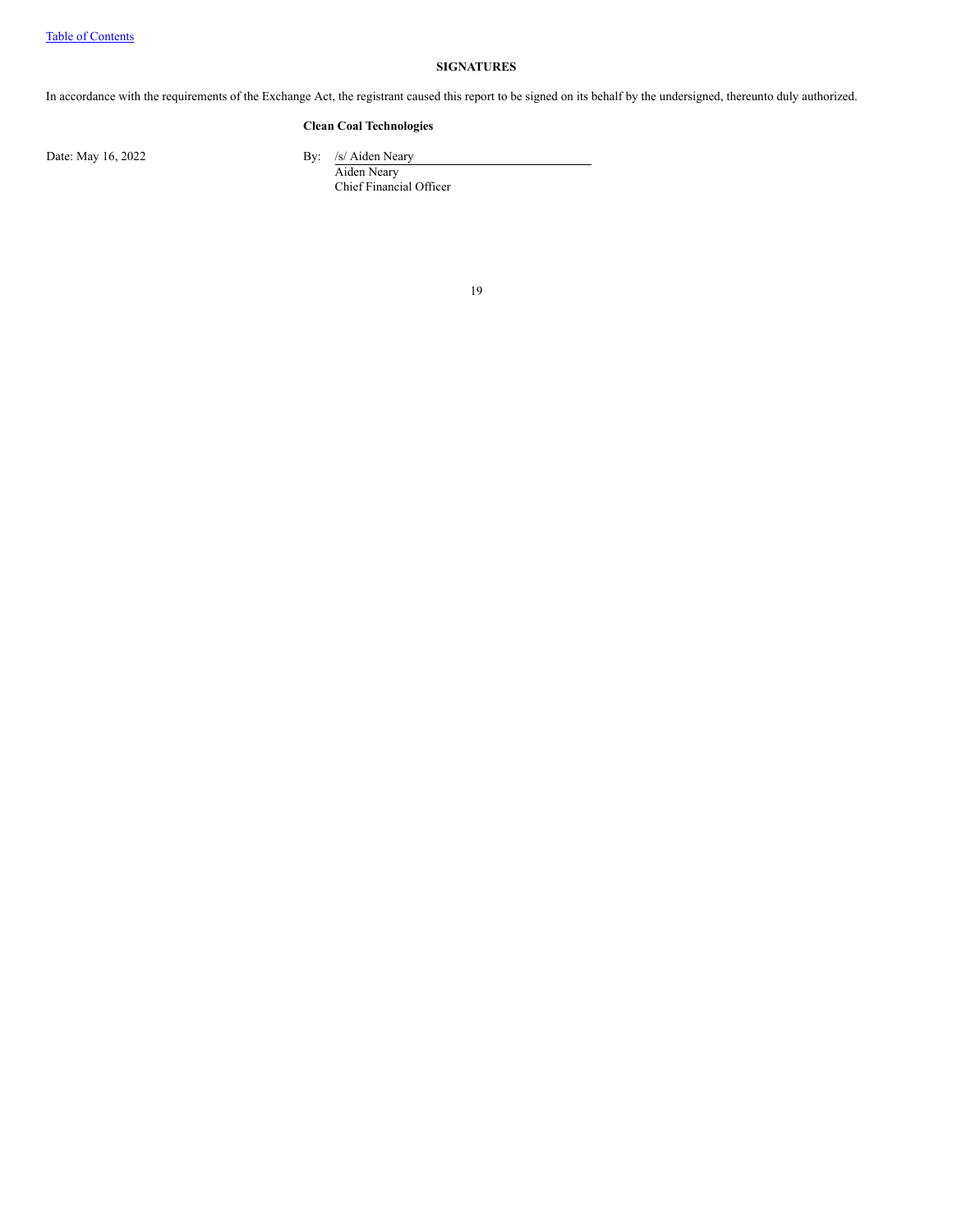# **CERTIFICATION OF PRINCIPAL EXECUTIVE OFFICER, PRINCIPAL FINANCIAL AND ACCOUNTING OFFICER PURSUANT TO SECTION 302 OF THE SARBANES-OXLEY ACT OF 2002**

I, Aiden Neary, certify that:

1. I have reviewed this quarterly report on Form 10-Q of Clean Coal Technologies, Inc.;

2. Based on my knowledge, this quarterly report does not contain any untrue statement of a material fact or omit to state a material fact necessary to make the statements made, in light of the circumstances under which such statements were made, not misleading with respect to the period covered by this quarterly report;

3. Based on my knowledge, the financial statements, and other financial information included in this quarterly report, fairly present in all material respects the financial condition, results of operations and cash flows of the registrant as of, and for, the periods presented in this quarterly report;

4. I am responsible for establishing and maintaining disclosure controls and procedures (as defined in Exchange Act Rules 13a-15(e) and 15d-15(e)) and internal controls over financial reporting (as defined in Exchange Act Rules  $13a-15(f)$  and  $15d-15(f)$ ) for the registrant and have:

a) designed such disclosure controls and procedures, or caused such disclosure controls and procedures to be designed under our supervision, to ensure that material information relating to the registrant, including its consolidated subsidiaries, is made known to us by others within those entities, particularly during the period in which this annual report is being prepared;

b) designed such internal control over financial reporting, or caused such internal control over financial reporting to be designed under our supervision, to provide reasonable assurance regarding the reliability of financial reporting and the preparation of financial statements for external purposes in accordance with generally accepted accounting principles;

c) evaluated the effectiveness of the registrant's disclosure controls and procedures and presented in this report our conclusions about the effectiveness of the disclosure controls and procedures, as of the end of the period covered by this report based on such evaluation;

d) disclosed in this report any change in the registrant's internal control over financial reporting that occurred during the registrant's most recent fiscal quarter that has materially affected, or is reasonably likely to materially affect, the registrant's internal control over financial reporting;

5. I have disclosed, based on my most recent evaluation, to the registrant's auditors and the audit committee of the registrant's board of directors (or persons performing the equivalent function):

a) all significant deficiencies and material weaknesses in the design or operation of internal controls over financial reporting which are reasonably likely to adversely affect the registrant's ability to record, process, summarize and report financial data; and

b) any fraud, whether or not material, that involves management or other employees who have a significant role in the registrant's internal controls over financial reporting.

Dated: May 16, 2022 By: /s/ Aiden Neary Aiden Neary, Chief Financial Officer